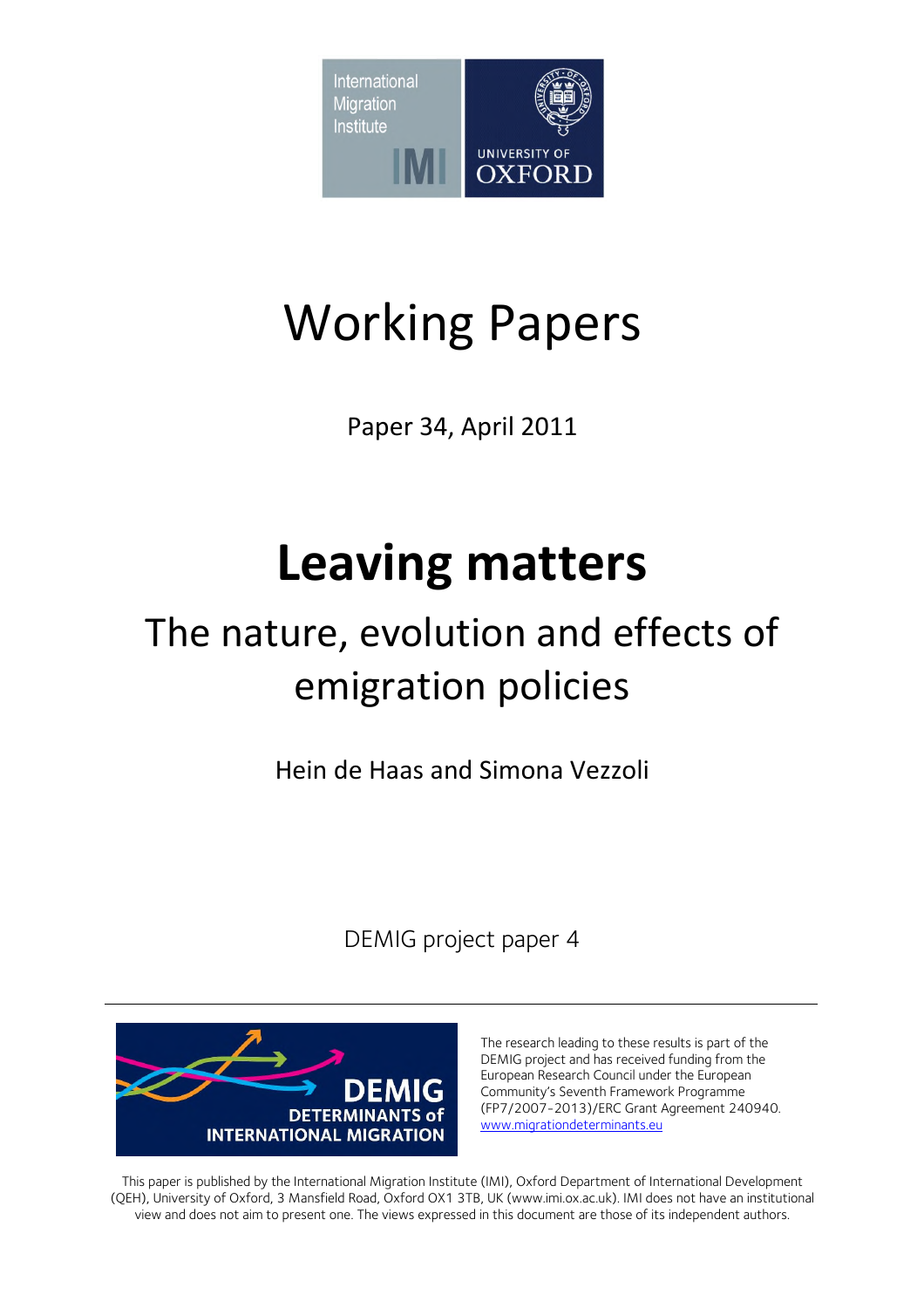## **The IMI Working Papers Series**

IMI has been publishing working papers since its foundation in 2006. The series presents current research in the field of international migration. The papers in this series:

- analyse migration as part of broader global change
- contribute to new theoretical approaches
- advance understanding of the multi-level forces driving migration

## **Abstract**

Debates on migration policies are strongly focused on *immigration* control, revealing a general receiving-country bias in migration research. To fill this gap, this paper reviews the nature, evolution and effects of emigration policies. Only a declining number of strong, authoritarian states with closed economies are willing and capable of imposing blanket exit restrictions. Paradoxically, while an increasing number of, particularly developing, countries *aspire* to regulate emigration, their *capability* to do so is fundamentally and increasingly limited by legal, economic and political constraints. The attitude of states is often intrinsically ambiguous, as they face a complex trade-off between the perceived economic and political costs and benefits of emigration, in which *who* leaves greatly matters. This motivates states to adopt more subtle policies to encourage or discourage migration of particular skill, gender, age, regional or ethnic groups. Since state policies simultaneously constrain *and* enable migration of different groups to different destinations, states can play a significant role in *structuring* emigration through influencing the (initial) composition and spatial patterns of emigration. Even '*laissez-faire*' policies require active state agency to create the structural conditions for 'free' emigration. However, the effect of emigration policies on overall volume and long-term trends of migration seems limited or even insignificant because of the preponderance of other economic, social and cultural migration determinants. This review reveals the need to improve insights into how states and policies shape migration processes in their interaction with other migration determinants in sending and receiving countries.

**Keywords:** emigration, migration policies, migration determinants, effectiveness, emigration states

**Authors:** Hein de Haas, Senior Research Officer, International Migration Institute, University of Oxford, hein.dehaas@qeh.ox.ac.uk; Simona Vezzoli, Research Officer, International Migration Institute, University of Oxford, simona.vezzoli@qeh.ox.ac.uk.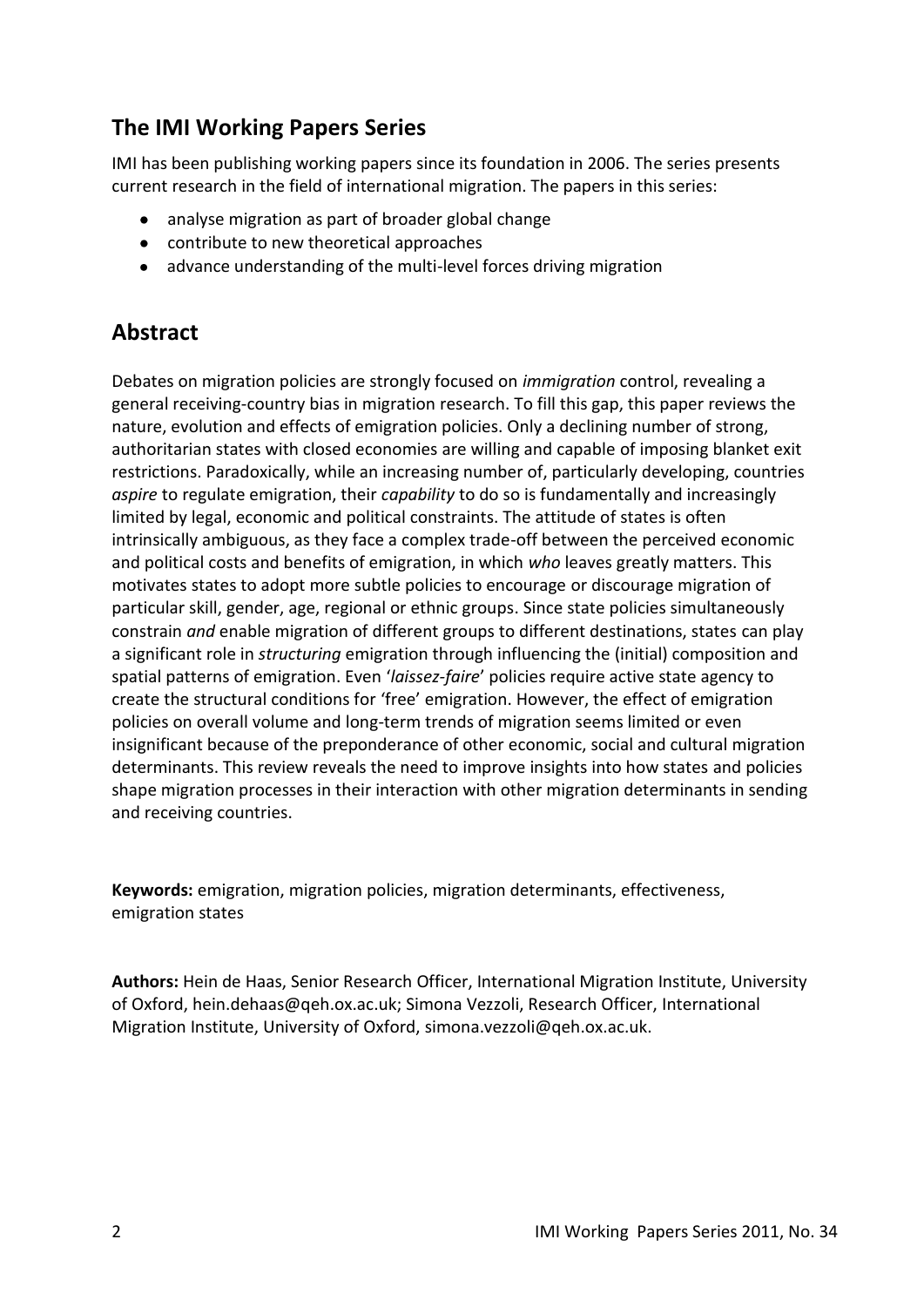## **Contents**

| 2 Governments' views on emigration: increasing concerns, decreasing capabilities? 12 |  |
|--------------------------------------------------------------------------------------|--|
|                                                                                      |  |
|                                                                                      |  |
|                                                                                      |  |
|                                                                                      |  |
|                                                                                      |  |
| 5 Foreign policy and the interplay between emigration and immigration policies 25    |  |
|                                                                                      |  |
|                                                                                      |  |
|                                                                                      |  |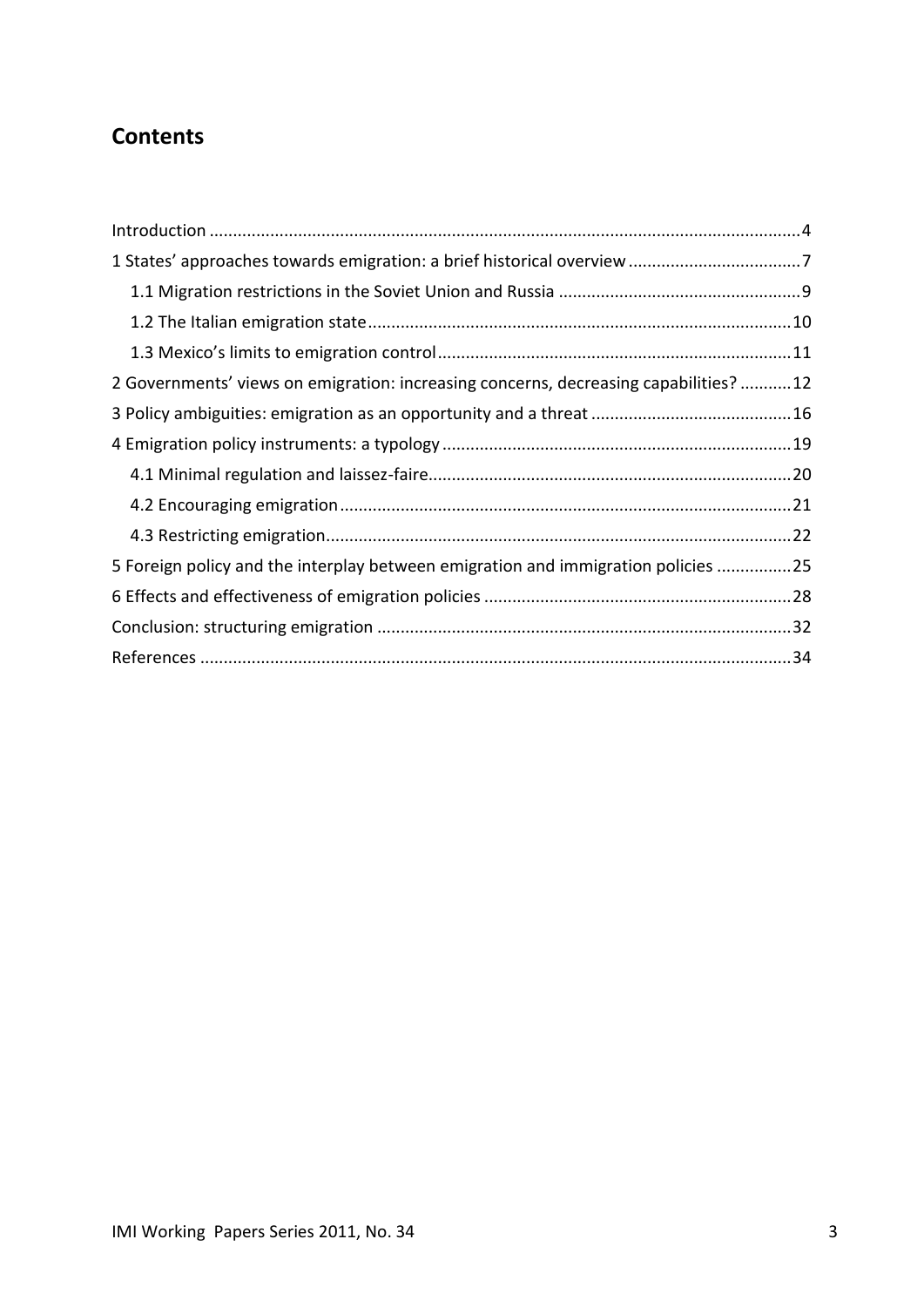#### <span id="page-3-0"></span>**Introduction**

Debates on migration are strongly biased by a receiving-country, Euro-Atlantic perspective. In the same vein, debates on the effects and effectiveness of migration policies are almost automatically associated with efforts by receiving states to regulate and control *immigration*. This coincides with a near total neglect of the role of emigration policies pursued by origin countries, which is striking in view of the fact that many states have attempted to affect the volume, direction and composition of emigration. The fact that most research on migration policy effects only considers immigration policies renders these studies inherently biased. For instance, researchers often wonder why migration to wealthy countries has increased over the past decades despite the implementation of apparently more restrictive immigration policies.<sup>1</sup> On the one hand, this might be explained by nonmigration policy related factors such as economic liberalization, demand for particular types of high- and low-skilled labour, or wage differentials between destination and origin countries. On the other hand, this may also be explained by decreasing restrictiveness or, alternatively, decreasing effectiveness of emigration policies pursued by origin countries.

The striking neglect of emigration policies is part of a broader tendency to ignore origin-country migration determinants. However, in order to achieve a comprehensive picture of the factors determining migration flows, there is a need to correct this bias and to fully integrate such factors in theoretical and empirical models. Apart from common Eurocentrism, the neglect of origin-country migration policies might also be related to the assumptions that, in the post Cold War era, most countries have abolished exit controls, $^{2}$ and that sending-country governments would be largely indifferent to the departure of their citizens, particularly when they represent surplus low-skilled labour force. In particular, the work of Zolberg (2007: 37) has emphasized the great historical shifts in emigration policies from the sixteenth century, when European states enacted barriers to prevent the loss of their valued human resources required for labour and defense purposes, to *laissez-faire* emigration policies. This has apparently coincided with a progressive shift of the responsibility of migration control to the immigration policies of receiving countries.

The lack of attention to emigration policies is misleading as it ignores the fact that many states still have policies to encourage or discourage particular forms of emigration. The term 'emigration policies' perhaps evokes a view of past times when governments established emigration bureaus and other infrastructure to encourage migration to the New World and in which authoritarian governments controlled the movement of their subjects. Although today only a few countries have maintained blanket exit restrictions, this does not mean that emigration policies are something of the past. According to data from the United Nations Population Division,<sup>3</sup> in 2009 almost one hundred states *officially* declared that they had policies to influence emigration of entire populations or of particular gender, skill, regional, ethnic or religious groups. For instance, several states aim to discourage large-

-

 $1$  In itself, the hypothesis that immigration policies have generally become more restrictive can be questioned as being too general and, sometimes, counterfactual. The evolution and effects of immigration policies are reviewed in other DEMIG working papers; see de Haas (2011) and Czaika and de Haas (2011).

 $2$  In 2005, the US State Department identified 11 state governments which obligated their citizens to obtain permission to exit the country (McKenzie 2005); in 2011 the Human Rights Watch report identified nine countries (Afghanistan, Burma, China, Cuba, Israel, Jordan, North Korea, Saudi Arabia and Turkmenistan) as violating freedom of movement of their own citizens to varying degrees.

<sup>&</sup>lt;sup>3</sup> United Nations World Population Policies 2009.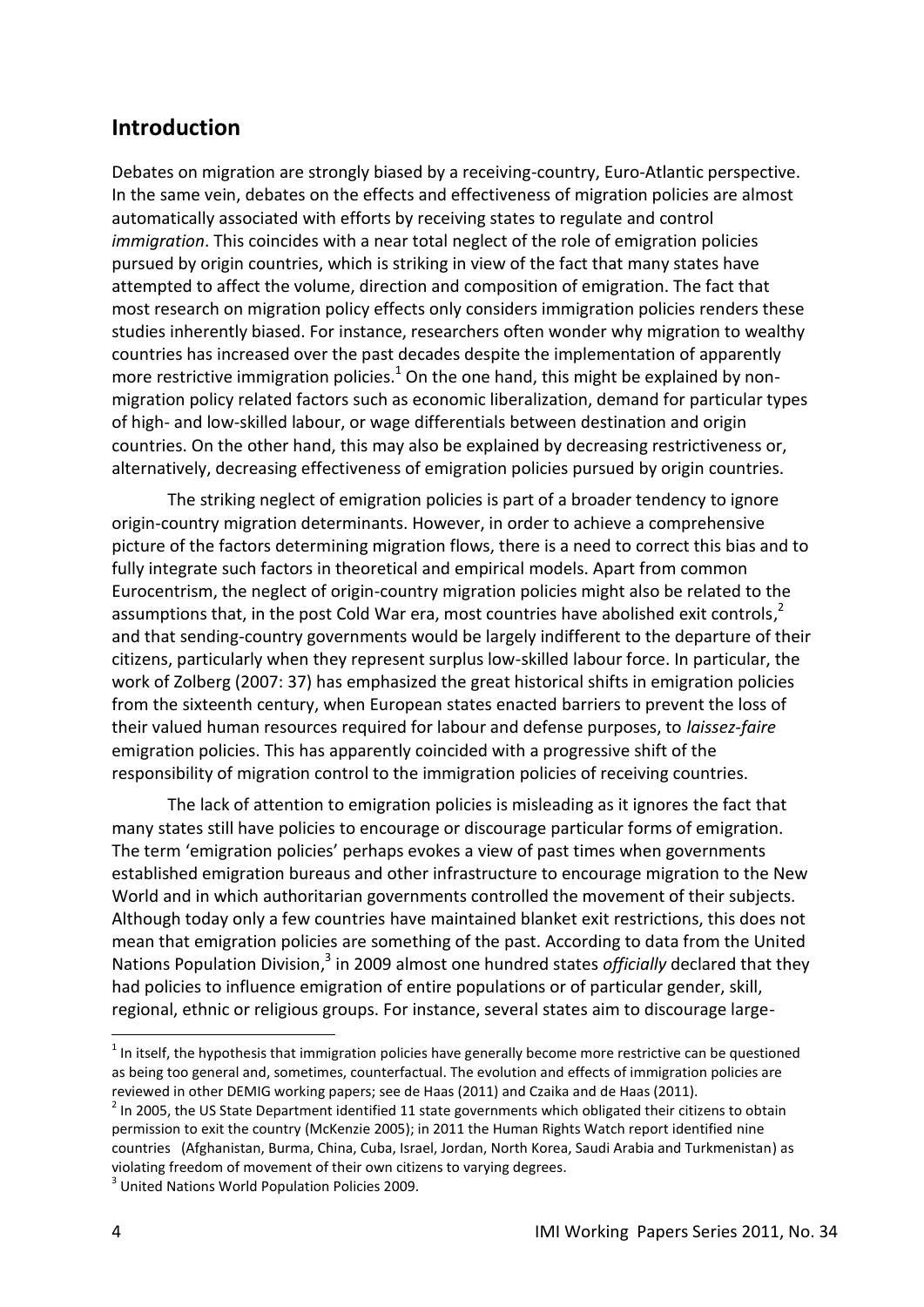scale emigration of high-skilled citizens out of a perceived fear of a 'brain drain' (Skeldon 2005), while the same or other states encourage emigration of low-skilled workers, which is often seen as a 'safety valve' to generate remittances, decrease poverty and avoid political tensions (de Haas 2007b). Instruments implemented by states include exit visas, recruitment schemes, protection for vulnerable migrants, and 'education taxes' for qualified emigrants, among others.

Although there is some literature on the policies pursued by 'sending states', the focus is rarely on the nature and effects of emigration policies. For instance, there is a considerable and growing literature on the 'externalization' of migration controls, which analyses how European states try to conclude agreements with sending and transit states (such as Libya, Morocco and Tunisa) to 'export' immigration controls and to readmit irregular migrants, in exchange for financial support, quota for legal immigration, arms deals or some other benefits (Paoletti 2010; Betts and Milner 2006; Boswell 2003). However, the focus of such literature is on controlling immigration to Europe and largely ignores the interests and policies that origin countries' states might deploy to regulate, encourage or restrict the exit of their own citizens.

Other studies focus on the transnational engagement of emigrants, their potential in economic development through remitting and investing, and the resulting attempts by sending states to foster ties with their citizens abroad (Gamlen 2006; Gamlen 2008a; Gamlen 2008b; Brand 2002; Østergaard-Nielsen 2003). However, such 'diaspora engagement policies' (Gamlen 2006) focus on the period *after* emigration, and do not directly pertain to the regulation of the actual movement of citizens. As far as there is a literature on emigration policies, it largely focuses on the active role of origin countries in regulating and restricting emigration *in the past* with just a few exceptions (Green and Weil 2007; Dowty 1987; Zolberg 2007; Teitelbaum 1984). There is a conspicuous absence of studies explicitly studying recent and current emigration policies.

In order to fill this striking 'emigration policy gap' in migration determinants research, this paper aims to assess the nature and evolution of emigration policies pursued by states, their rationale for implementing such policies as well as the extent to which such policies have been able to affect the volume, direction and composition of emigration flows. The starting point of this paper is John Torpey's (1998) notion of the monopolization of the legal 'means of movement' by modern states. It is essential to understand that there is an inherent tension between the obligations of governments (particularly of liberal democracies) to respect human rights and the freedom of movement guaranteed by the Universal Declaration of Human Rights on the one hand, and their desire to control and account for their citizens on the other (Torpey 1998; Douki 2007). By regulating most aspects of the lives of citizens, including registrations of births, marriages, and deaths, and the issuance of identity cards and passports, modern states are able to monitor citizens' behaviour and whereabouts. In the past, authoritarian states have used instruments such as registration and passport requirements to prevent or control exit, with serious migrationconstraining effects, such as in the former Soviet Union (Matthews 1993). Also in more democratic contexts, the issuance of passports and other documents necessary for travel may not be conceived as a means of intervening in individuals' freedom of movement, but in practice they regulate migration and may potentially prevent the movement of certain segments of the population.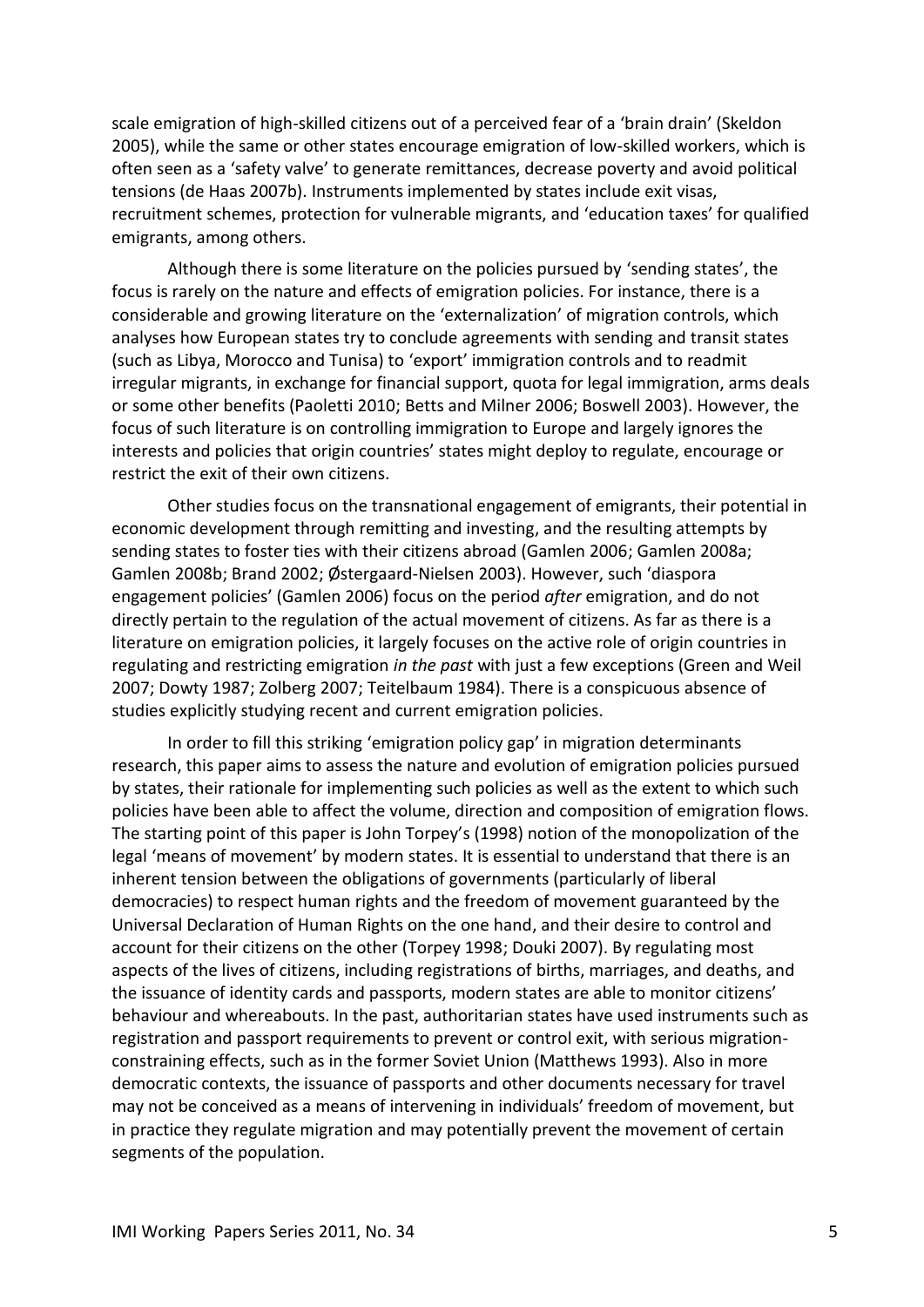Several states aim to take targeted steps towards the regulation of emigration by creating policies. Public policies can be defined as decisions made by governments to reach certain stated objectives, which are officially seen as desirable based on social values and ideals. Defining desirability is difficult. Since states and societies are not monolithic entities with a singular perspective and well-defined interests, political processes and policy formation almost inevitably involve tension, contradictions and compromises between a variety of, often conflicting, interests. Particularly in liberal democracies, a government is expected to take these various interests into account, hence the resulting policies should be the outcome of negotiations and compromise. This is one of the reasons why public policies often appear to be inconsistent or even internally conflicting, as has also been observed for immigration policies (Czaika and de Haas 2011).

In concrete terms, emigration policies can be defined as laws, rules, measures, and practices implemented by national states with the objective to influence the volume, origin, destination and internal composition of emigration flows. *Regulation* of movement does not automatically imply *restrictiveness*, but covers a broad range of policies varying from encouraging departure, *laissez-faire* policies (or 'policy of no policy') to the forceful prevention of exit. To succeed, all these policies (including *laissez-faire* policies) require complex and efficient bureaucratic systems regulating access of citizens to passports, visas and other documentation enabling emigration. Emigration policies might also include laws, rules, measures and practices on the protection of rights and conditions of citizens abroad, and in that context, they sometimes regulate conditions upon return, particularly if exit was irregular, including rights to entry and to benefits to which the citizen was entitled before departure.

Section 1 of the paper gives a brief historical overview of emigration policies adopted by states. A more detailed discussion of the Russian, Italian and Mexican cases serves to explore in more detail the reasons why states adopt particular emigration policies. The sending state is kept centre stage by exposing the mixed, frequently conflicting motivations and interests that drive states to encourage or restrain emigration of particular groups of citizens. Section 2 discusses the close links between the (authoritarian vs. democratic) nature of states and levels of economic development on the one hand and emigration policies on the other. This analysis allows us to elaborate a basic typology of emigration policies and associated policy instruments. Section 3 outlines how domestic factors and, in particular, relations between sending and receiving countries shape emigration policies, and questions some assumptions on state autonomy in emigration policy formation.

Section 6 assesses the effectiveness of emigration policies by linking the ability and willingness of states to regulate emigration to the levels of authoritarianism and relative strength of states as well as to other economic, political and social determinants of migration. These other migration determinants fundamentally constrain the extent to which emigration policies can be effective. The analysis and the hypotheses proposed in this paper will contribute to a broader research effort (i.e. the DEMIG project, see cover page) to generate new theoretical and empirical insights into the way states and policies shape migration processes in their interaction with other migration determinants in receiving and sending countries. The hypotheses in the final section will be tested by future research within the DEMIG project.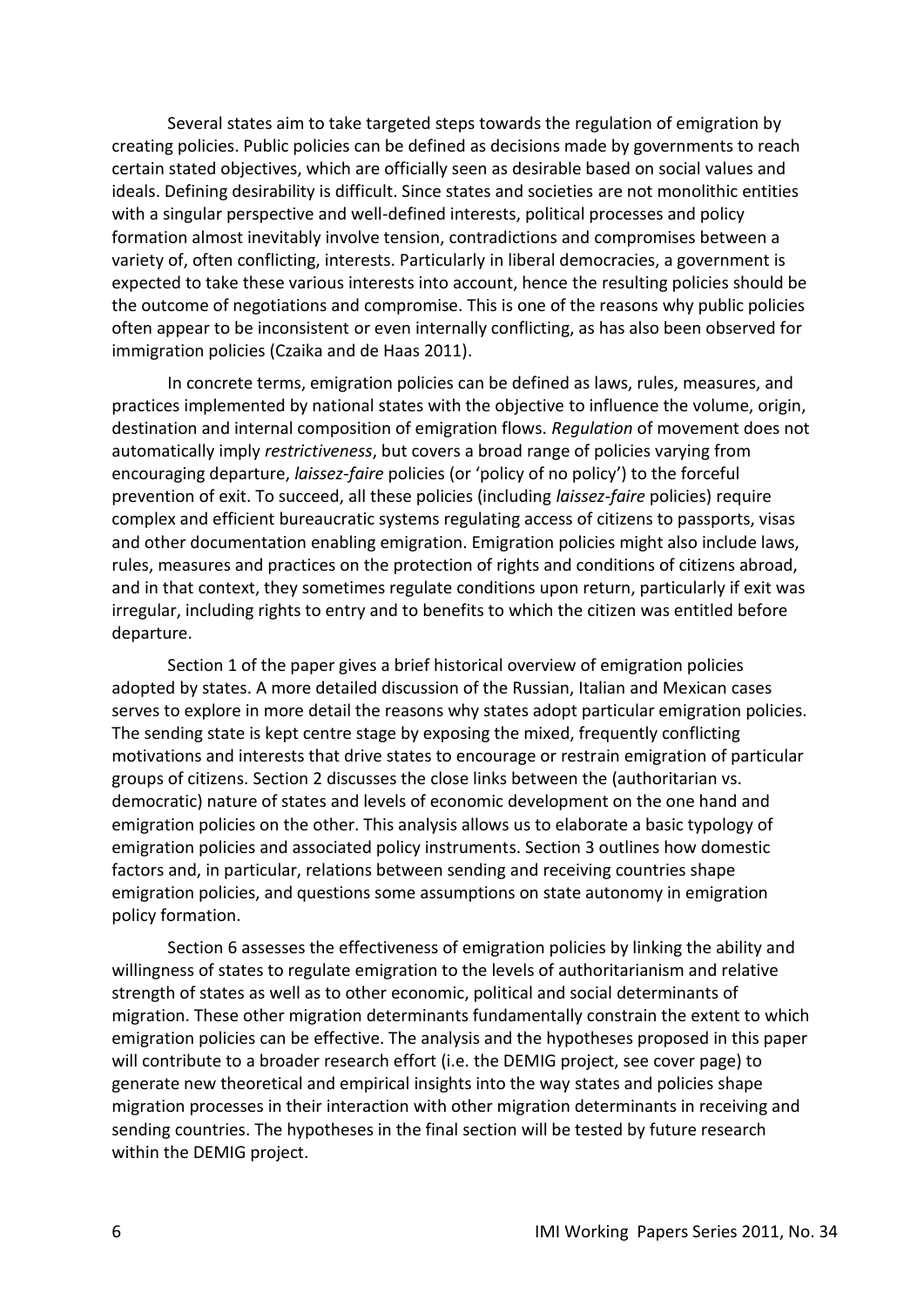## <span id="page-6-0"></span>**1 States' approaches towards emigration: a brief historical overview**

The phenomenon of emigration (and immigration!) control is closely associated to processes of modern state formation. There is a close connection between the formation of nation states, the establishment of modern bureaucracies and the growing interest of states in regulating exit. Torpey (1998) argued that as centralized national governments consolidated, they acquired the right to control the movement of their citizens in the nineteenth century, and that their control on movement is reinforced by their ability to grant permission to leave, based on the issuance of identity documents, including passports. It is the very ability of states to maintain written records of the population that has given states the power to grant their citizens permission to leave based on passport issuance, thus to control movement.

From the sixteenth to the eighteenth century, emerging modern mercantilist states in northern Europe increasingly saw the population as a valuable resource for productive activities and as reserve recruits for the military. At the same time, state-building ideals favoured conformity, which pushed many modern states to pursue ethnic and cultural homogeneity among the population, even if it meant the expulsion of individuals who were physically or culturally different – for instance, the French expulsion of the Huguenots (Zolberg 1978). From the early nineteenth century, industrialization and the spread of modern capitalism and its emphasis on more open labour systems combined with population growth and increasing urban poverty, also brought more positive attitudes towards emigration. In Great Britain, for instance, emigration to the colonies was seen not only as a way to deal with overpopulation but also to open new markets to goods produced at home. But it would be incorrect to assume that this was a period of complete openness. The emigration of low-skilled, poor people was encouraged, while permanent emigration of skilled workers was rather discouraged.

The Poor Law Amendment Act introduced by the Whig government in England in 1834 provides an excellent example of early emigration policy developments (Constantine 1990). Before the introduction of this Act, overseas migration was sponsored by local parishes and landowners, who cared for the needs of the poor, and took charge of the expenses for destitute peasants who aspired to emigrate. The Act, which institutionalized provisions for the poor, also included emigration as an option. The government considered it to be less costly to pay for the expenses of a poor person's emigration, mainly to Canada and Australia, than to continue supporting them at home. Local parishes could borrow money to sponsor emigration and landowners could be reimbursed for half of the costs needed to assist emigrants. The Act made a local practice into a national responsibility<sup>4</sup> (Zolberg 2007). The 1834 Poor Law was also used as the legal basis to send children of poor families as emigrants to Canada. This practice was later continued through the Reformatory and Industrial Schools Act of 1891 and the Children's Act of 1908, while to support the

1

 $4$  However, curiously, the parishes found that reducing the number of indigents in the parish would reduce the assistance they would receive from the state under the new law, which decreased their interest in encouraging emigration. At the same time, because the Act allowed individuals to receive assistance in all parishes, poor individuals who might have opted for emigration beforehand found an opportunity in internal migration and continued right to assistance (Zolberg 2007).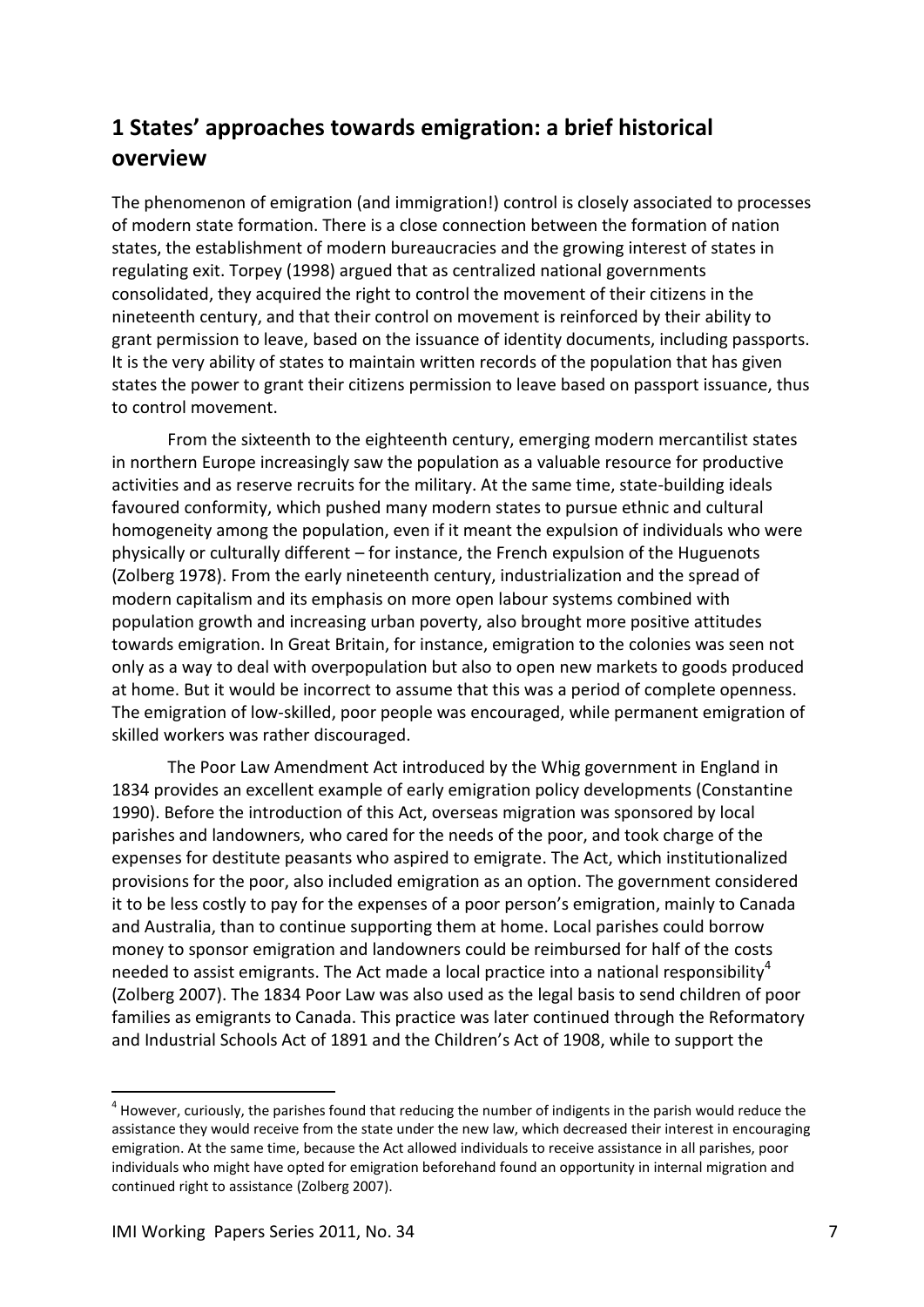emigration of unemployed adults and their families the government enacted the Unemployment Workmen's Act of 1905 (Constantine 1990).

In a process which he describes as the 'exit revolution', Zolberg (2007: 55) argued that 'by the mid-nineteenth century, the burden of [migration] control shifted largely to the receivers' (i.e. primarily North America), which began to show greater interest in controlling flows. Moreover, as states have gradually moved towards more democratic forms of governments and increasingly respect human rights, it has also become more difficult to implement emigration policies that exert direct control of movement. This is connected with a global trend towards more liberal economic and labour market policies. Bourguignon (1977) argued that this shift coincided with a growing conviction that immigration policies are much more effective at regulating flows than emigration policies. Also, in more recent years, an increasing number of states have abolished absolute exit controls. In the second half of the twentieth century, and particularly after the fall of the Berlin wall, states have gradually lifted absolute exit barriers. In 1987, 21 countries were listed as having general emigration restrictions, while in 2005 the number had decreased to 11 (Dowty 1987; McKenzie 2005).

However, the term 'exit revolution' can be deceiving, as there have been periods, particularly in the early twentieth century, where many states re-introduced exit restrictions. Starting in the 1920s emerging communist and fascist states operated emigration control policies. Highly regulated systems of movement control were instituted to regulate exit, as in Italy, and to regulate all internal and external movement, as in the Soviet Union (Douki 2007; Matthews 1993). Through the twentieth century, the consolidation of new (nation-) states has often coincided with the expulsion (or forced assimilation or genocide) of unwanted 'minorities' that were officially described as threatening to the official, unitary ideology of nation states (Dowty 1987). Particularly if notions of citizenship are strongly based on commonly imagined religious or ethnic affiliation, states are often driven to expel 'minorities' while encouraging the immigration of co-religious or co-ethnic population in order to create 'homogeneous' populations. The population exchanges in post-Ottoman Balkan states, the 1923 population exchange between Greece and Turkey and the population exchange following the 1947 partition between India and Pakistan, the Palestinian exodus (the Nakbah) during the 1948 Arab– Israeli war, and the massive displacement during the 1991–1995 Yugoslav wars are some more recent, illustrative examples. This also exemplifies the intricate relation between immigration and emigration policies.

Furthermore, notwithstanding the general shift towards fewer emigration restrictions, the image of an 'exit revolution' conceals the fact that many states still try to regulate emigration, although perhaps in different ways than they did previously. Although blanket exit restrictions have become increasingly rare, many states still aim to encourage or restrict the emigration of *particular* groups. In this context, it is interesting to observe that poor and wealthy states often have opposed interests with regards to the kind of migrants they prefer to attract or drive away, respectively. Zolberg (2007) conceptualized this as part of a 'tug-of-war', in which poorer states seek to prevent the emigration of 'valuable population' (generally the highly skilled) and welcome opportunities to 'shovel out' the surplus of low-skilled labour, while richer states generally favour immigration of the highly skilled while being less prone to favour entry of the lower skilled.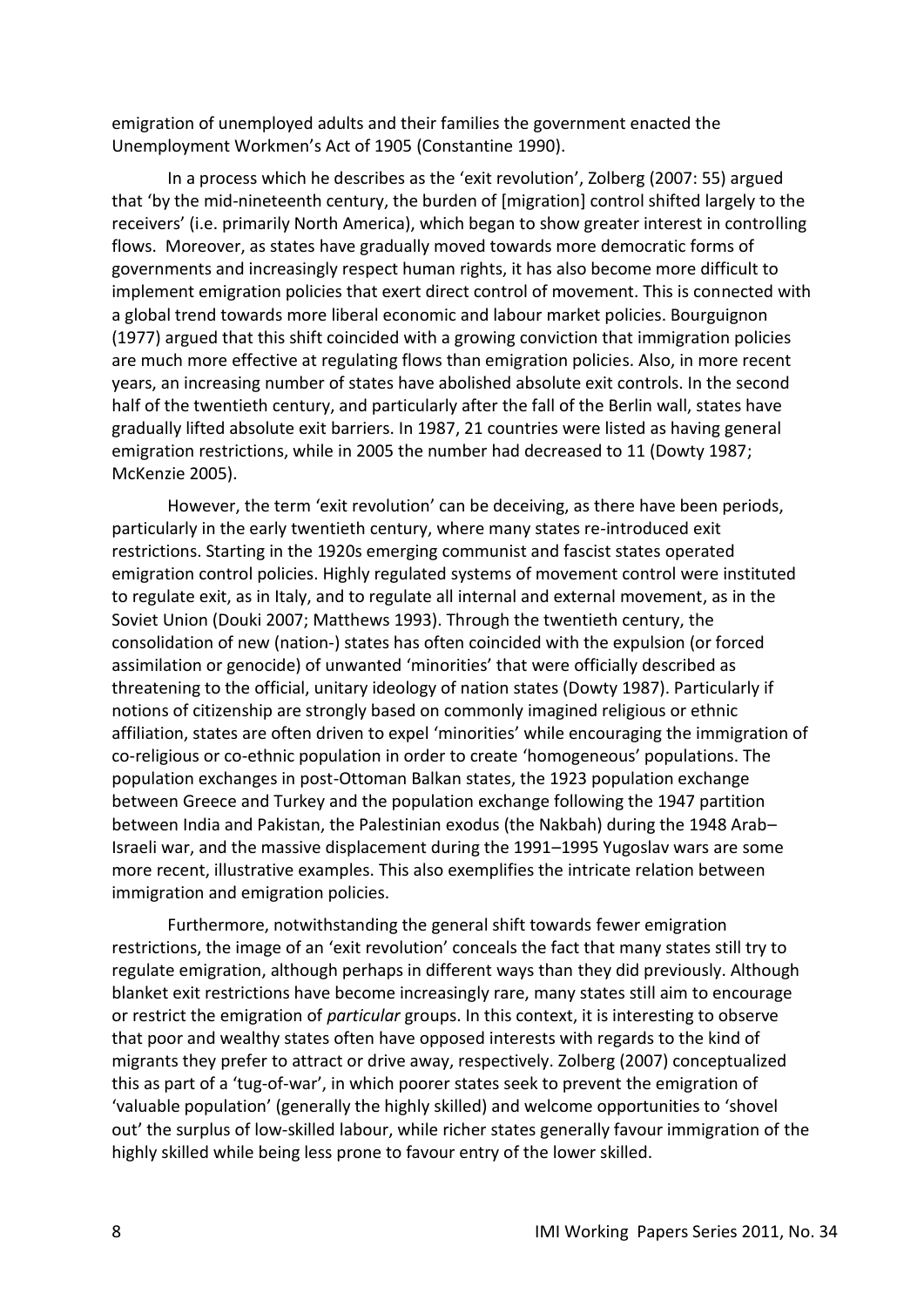Despite the image of a general 'exit revolution', there remain remarkable differences in the nature and evolution of emigration policies. States are often ambivalent about emigration policies, as they are shaped by often conflicting domestic political and political interests as well as foreign relations. Furthermore, the evolution of emigration policies is often anything but a linear and smooth progression from restrictive to liberal. To further illustrate this, the following sections briefly analyse emigration policy formation and implementation in three states: the former Soviet Union, Italy and Mexico.

#### <span id="page-8-0"></span>*1.1 Migration restrictions in the Soviet Union and Russia*

Russian restrictions on internal and international movement were not the invention of the Soviet system. Movement was already highly restricted in the seventeenth century, with restrictions that mainly pertained to internal mobility. Serfdom, consolidated in Russia in 1649, limited peasants' ability to leave, and village passes were introduced to control the peasants' internal mobility (Torpey 2007). The emancipation decree of 1861 freed serfs from the direct control of landowners, but changed little in the daily lives of the peasants. While the rights of landowners to restrict serfs' movements were being lifted, restrictions on movement started to be imposed by the czarist state, which required that people obtained permission to depart and introduced early versions of the internal passport and state passports in 1857 (Matthews 1993). In the late eighteenth and early nineteenth century, passport requirements were somehow relaxed for most of the population. Most people who left were Jews fleeing anti-Semitic violence, and Poles, and their departure was generally welcomed by the Russian elite, who considered both groups as problematic (Torpey 2007; Dowty 1987).

Exit was liberalized with the October Revolution,<sup>5</sup> but was reintroduced with the ensuing of the Civil War conscription and with that a series of registration procedures were introduced (Torpey 2007). In 1932 the Soviet state reintroduced the internal passport and the residence permit (*proposka*), which allowed the control of population movement. By the early 1930s the Stalinist regime had grown increasingly oppressive, with a need to exert internal social, economic and political control and to seal the frontiers from external capitalist influences. Stringent measures were adopted to better account for the population, identify individuals associated with industry, those who were not engaged in productive labour, and criminals (Matthews 1993). In the 1960s and 1970s, the Soviet state created 'closed cities', which were the capitals of national republics and all cities above 500,000 inhabitants. Outsiders' access to these cities was highly regulated, although not always successfully as there is evidence of significant numbers of workers residing irregularly in these cities (Torpey 2007).

Emigration abroad remained very restricted, typically granted to minorities who were seen as undesirable segments of the population. To travel abroad, an international passport was needed in addition to the internal passport. This was typically issued only to trusted functionaries of the state, security personnel and journalists for diplomatic or

1

 $<sup>5</sup>$  Freedom of movement was an important principle of the revolutionaries, a break away from a past in which</sup> mobility for the masses had been prohibited. Similarly, the French revolutionaries had also removed all barriers to movement previously established by the King to prevent the movement of peasants. As security issues mounted, the new French government reinstituted restrictions to movement, including a new passport law in 1792 (Torpey 2007).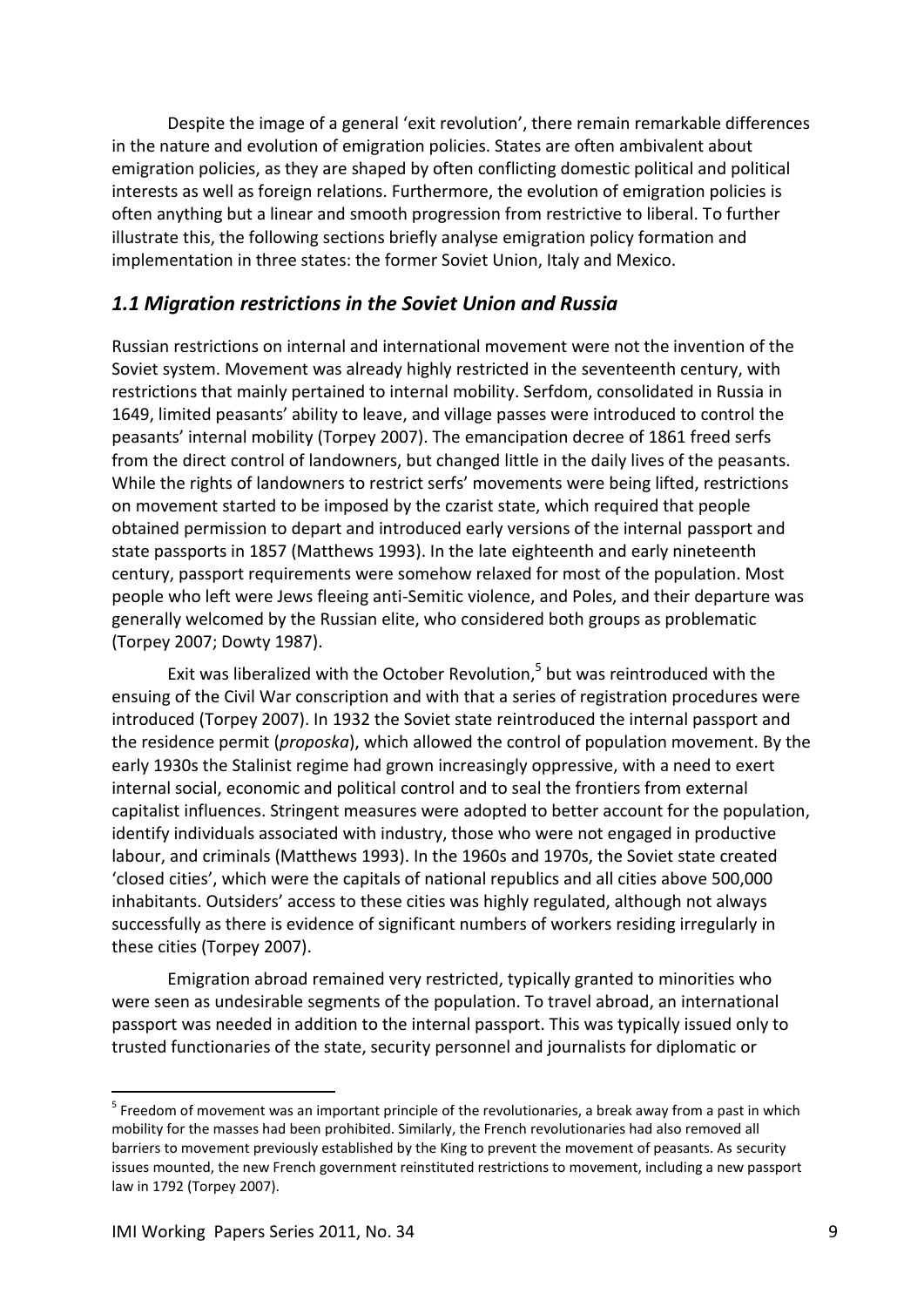professional purposes (Dowty 1987). In 1990, the requirement of an exit stamp (or visa) was removed, granting individuals the right to travel abroad with the Soviet international passport (Matthews 1993).

#### <span id="page-9-0"></span>*1.2 The Italian emigration state*

Italy has had a generally positive, but rather ambiguous, attitude towards emigration. Emigration from Italy had grown to significant proportions even before the birth of the Italian Republic in 1861. After discussions, the leaders of the young republic decided that emigrants should be recognized as an intrinsic part of the Italian population. Hence, the government would defend Italian migrants' rights in the destination country and in so doing would gain the loyalty of the destination country and its participation in the construction of Italy as a nation (Douki 2007). As a result, a comprehensive emigration-encouraging policy was established in what Cometti (1958) called the '"golden period" of Italian emigration legislation'. The adoption of the first 'organic' (comprehensive) emigration law of 31 January 1901, and subsequent legal modifications, created a national bureaucracy and a set of regulations to carefully manage the departure of Italian citizens.<sup>6</sup>

Italian emigration policy institutionalized emigration. It strongly encouraged emigration as an effective outlet for the unemployed, although it occasionally introduced restrictions to specific destinations, such as to the coffee plantations (*fazendas*) in Brazil in 1902, to avoid the exploitation of Italian workers abroad.<sup>7</sup> The Italian emigration policy included three main components: 1) the creation of a bureaucratic apparatus to implement measures to control movement; 2) measures to guarantee a safe and successful journey for migrants; and 3) measures to protect the rights of migrants abroad (Cometti 1958).

With the advent of Fascism, emigration policy slowly evolved to suit ideological objectives. The early 1920s saw an emphasis on the temporary nature of Italian migration to other European countries. However, the *de facto* permanent character of much migration could no longer be denied when the US Immigration Acts of 1921 and 1924 were introduced. The failure of bilateral USA–Italy negotiations to increase the quota allocated to Italians exemplified the stronger position of the US government (Cometti 1958). In 1923, the Italian government proposed to Britain a scheme for emigration, but the offer was dismissed (Roe 1990). In spite of the attempt of the Fascist regime to uphold Italian migrants and guarantee them a destination, in 1927 a new policy was made official: 'permanent emigration had to be opposed because it weakened the nation from both a quantitative and a qualitative point of view' (Cannistraro and Rosoli 1979: 687). The Commissariat for Emigration was renamed General Direction of Italians Abroad in 1927, the Emigration Fund was dismantled, entry and exit were restricted, and clandestine emigration was punished.

-

 $^6$  See Douki (2007) for a thorough account of the regulation of emigration through the creation of a category (the emigrant) and the key role of local authorities, the police and the statistical agency that aimed to 'count' emigrants.

 $^7$  Endoh (2009) shows that Italy's restriction of emigration towards Brazil at this time provided an opportunity for the Japanese government, which was looking for possible destinations for its citizens. The government of Japan focused on relieving domestic economic and political pressure more than on protecting the rights of Japanese workers abroad. Brazilian coffee producers had an active role in promoting immigration from Japan to fill the labour shortages left by Italian immigrants.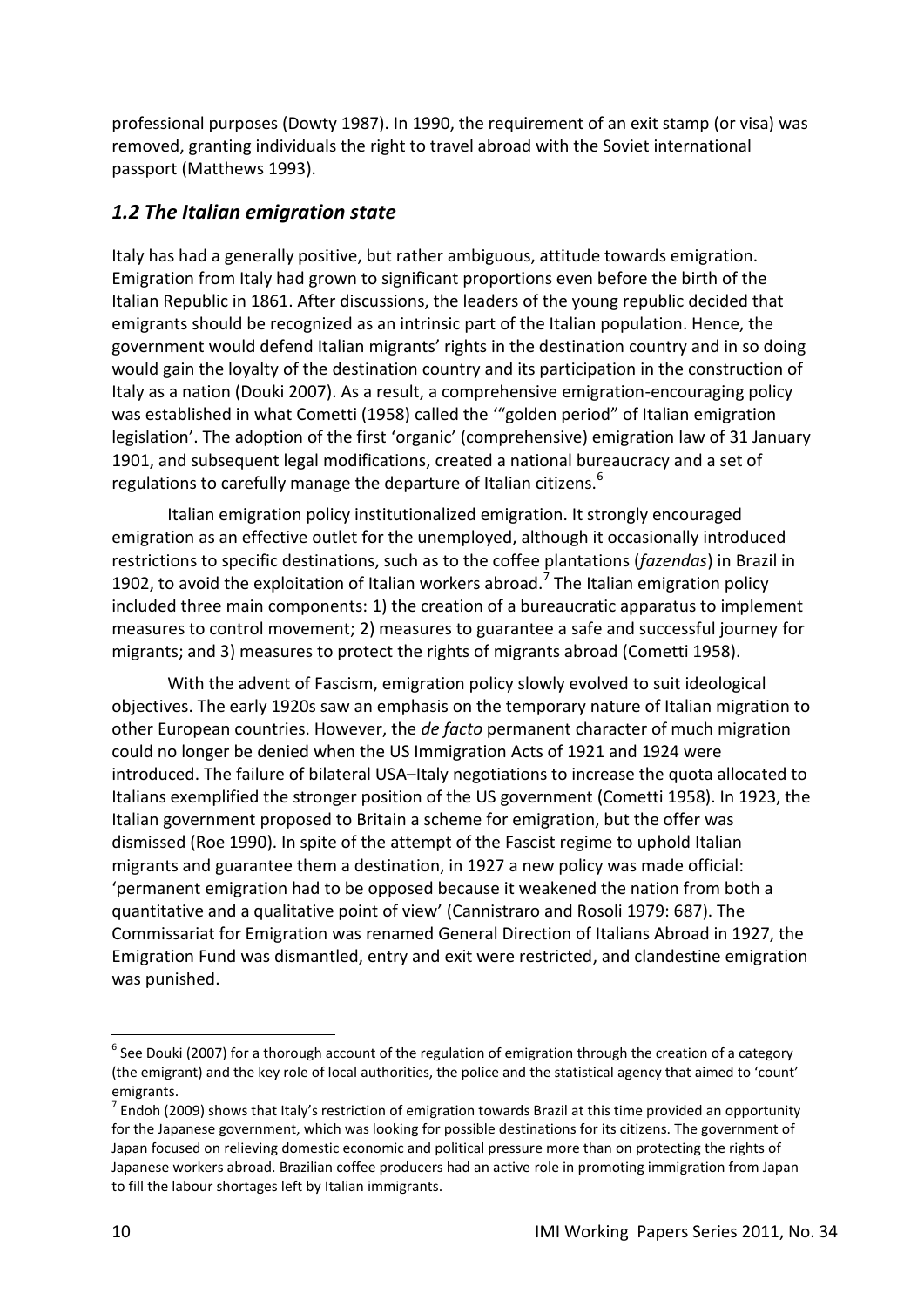With the rise of Fascist ideology, emigration could not be reconciled with the image of a great self-sufficient Italian nation. However, faced with economic constraints and widespread poverty, eventually Mussolini accepted the need for emigration and loosened emigration restrictions, but only after reframing emigration as part of the Italian colonizing mission, such as in Libya (Cometti 1958). In this context, many Italians settled in Libya for instance. Italian emigration policies under Fascist rule exemplify the fundamental ambiguity that characterizes the attitudes of many authoritarian states *vis-à-vis* emigration. They also show the limited ability even authoritarian governments possess to contain emigration, as the Italian government had to abandon its efforts to regulate historical emigration channels that had been established over the past century.

After the Second World War, emigration was once again seen as a necessity in the war-torn country. New institutions, such as the High Commission for Work Abroad and the Superior Council of Emigration were created, not only to provide migration services but also to address the welfare of emigrants. Italy developed into a relentless supporter of 'freer movement of manpower in Europe' (Cometti 1958: 833). Interestingly, in the late 1980s, when Italy was already a country of immigration, the Italian government was still pursuing an emigration policy, but attention was paid particularly to the right to vote of Italian emigrants and to providing assistance to emigrants in difficult situations (OECD 1990).

#### <span id="page-10-0"></span>*1.3 Mexico's limits to emigration control*

The Mexican case exemplifies a situation in which emigration policies were eventually abandoned in face of their overall ineffectiveness accompanied by a shift in national ideology. The basic acceptance of freedom of movement was already incorporated in the Mexican constitutions of 1857 and 1917. Over much of the twentieth century the Mexican government stimulated anti-US nationalism and pursued emigration control policies to reduce emigration to the USA. However, these policies were abandoned in the 1970s. At this time the government saw emigration as an effective response to poverty, high population growth and the inability of the state to provide appropriate social services. As a result, from 1974 the Mexican government allowed migrant workers to leave without a contract. Consequently, it informed the USA that Mexico was no longer interested in renewing the *Bracero* guest-worker agreement. Over half a century, the federal Mexican government had been largely unable to implement and enforce emigration policy and exert effective control over the flows. Curiously, the US law that restricted immigration was just as ineffective to stop Mexicans migrating due to job opportunities offered by US businesses (Fitzgerald 2006). This indicates the limited abilities of migration policies to control migration that is driven by strong economic incentives.

Nowadays, border control and policing have also been abandoned because of their unconstitutionality. The right of exit provides a justification to the government's inaction towards undocumented emigration. Instead, the Mexican government has increasingly emphasized protection and rescue to border crossers in difficulty. In addition, a new concept of emigration policy has emerged since the 1990s, which emphasizes collaboration with regular *and irregular* migrants living in the USA to encourage their contribution to national development through investment programmes, and their participation in Mexican elections (Fitzgerald 2006; Waldinger 2009).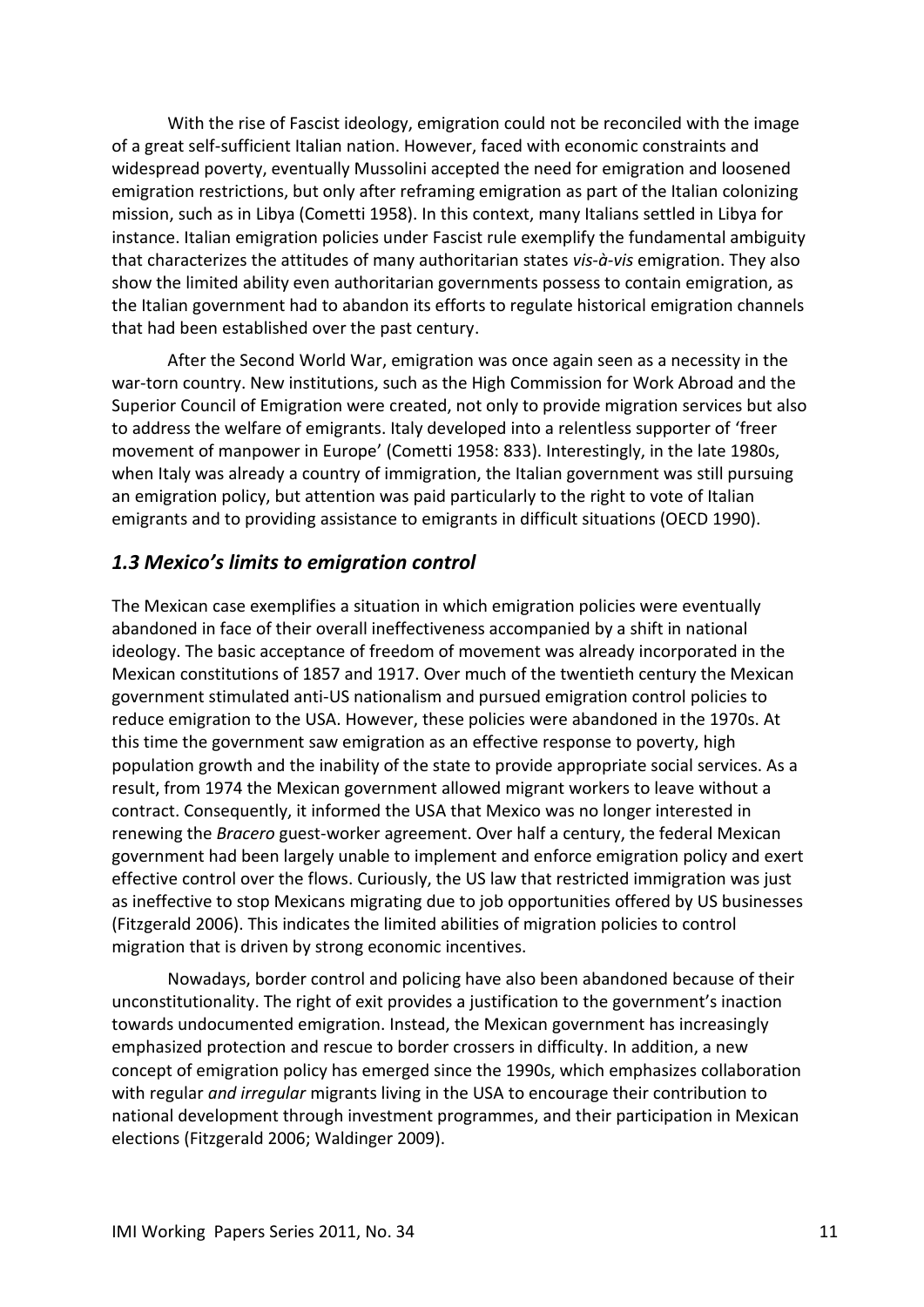## <span id="page-11-0"></span>**2 Governments' views on emigration: increasing concerns, decreasing capabilities?**

The cases of the former Soviet Union/Russia, Italy and Mexico exemplify the variety of ideological factors and economic interests that shape national emigration policies. They also show that the evolution of emigration policies has not been a smooth progression from restrictive to *laissez-faire* or to emigration-encouraging policies. Moreover, these examples highlight the close connection between the nature of the state and the type of emigration regimes, with authoritarian states with closed economies being able to impose higher levels of exit restrictions than more open, democratic societies.



**Figure 1: Government views on the level of emigration, by development level<sup>8</sup>**

Source: UN World Population Polices, 2007 and 2009

However, it is important to stress that while the ability and willingness of states to forcefully block exit has gone down, their desire to control and, particularly, decrease migration may persist. In fact, despite its severe limitations, the UN database on world population policies<sup>9</sup> seems to suggest that the proportion of states worldwide that view the level of emigration

<sup>1</sup>  $^8$  The more developed countries include Northern America, Europe and the countries of Australia, Japan and New Zealand. The least developed group includes 49 countries mainly located in sub-Saharan Africa and South Asia (for further details, see UN World Population Policy 2009).

<sup>&</sup>lt;sup>9</sup> The UN World Population Policy 2009 database is compiled using various governmental and nongovernmental sources, and provides a general overview of government views and policies on migration. The database allows only one general policy objective for each government, which may hide conflicting policy measures that differentiate between segments of the population (e.g. the high- and low-skilled, women and children). Also the category of 'maintaining' emigration can be problematic as such 'maintaining' can both apply to emigration-lowering and emigration-raising policies. Notwithstanding the limited value of this database, it may generate general, tentative insights, which should be further investigated.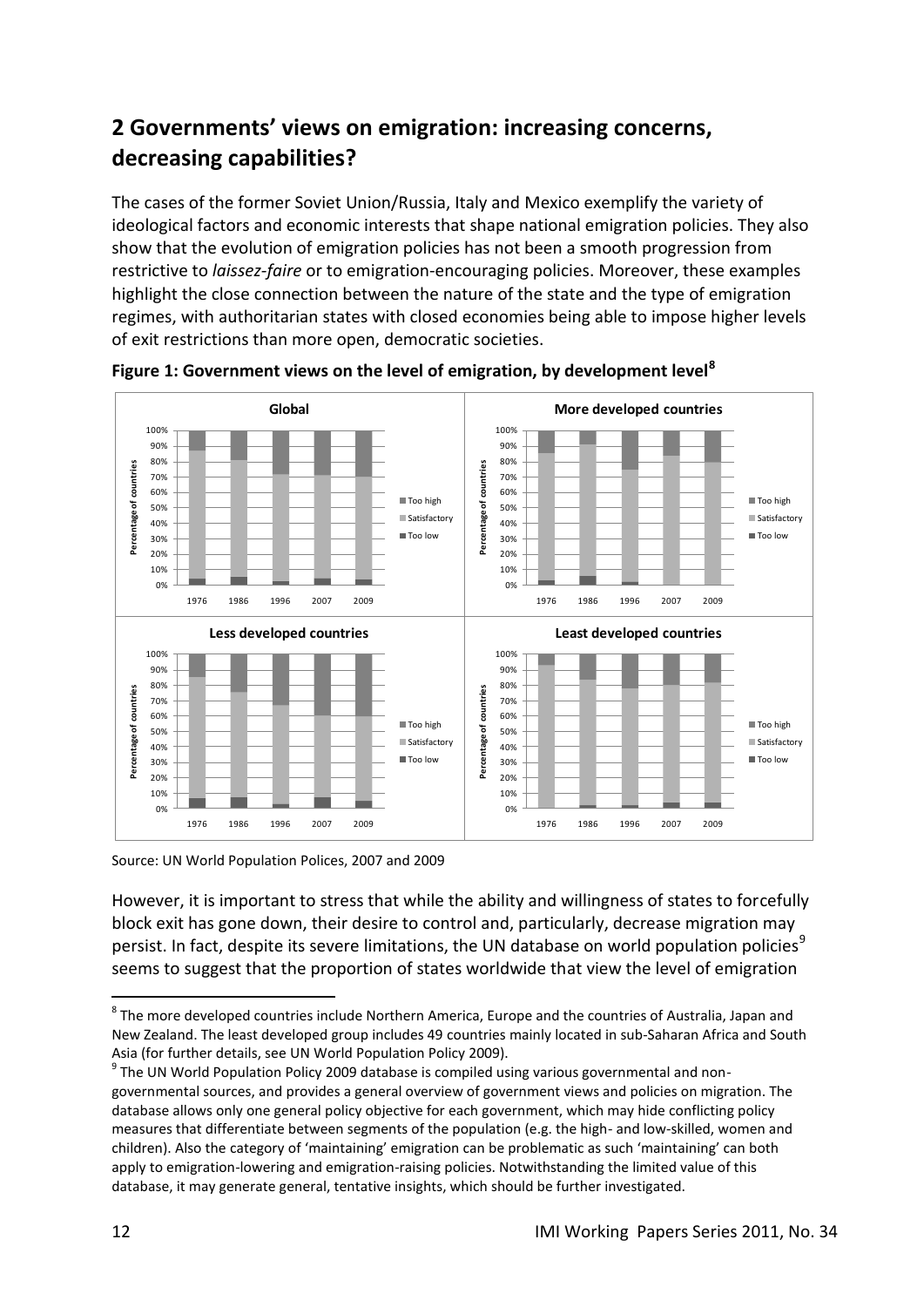as 'too high' has significantly gone up from 13 to 30 per cent between 1976 and 2009 (see Figure 1). In fact, these worries might exactly be *because of* their decreased ability to increase emigration. Figure 1 also shows that concerns about emigration are highest in the middle category of 'less developed' countries. It is perhaps not surprising that these countries are more preoccupied with emigration as it is countries with moderate levels of development which typically experience the highest emigration rates (de Haas 2010c). A breakdown by continent shows that about half of all states in Latin America and the Caribbean view emigration as too high, and none as 'too low'. These percentages are much lower elsewhere, although they have been increasing in Africa. In fact, preliminary regression analysis revealed that emigration rates have a significant positive effect on views that emigration levels are too high as well as on policies to lower migration.





Source: UN World Population Polices, 2007 and 2009

Remarkably, Asia shows an opposite trend, which seems to reflect the labour export model which many Asian states have embarked on. Several Asian countries view migration as an essential source of economic stability and remittance-fuelled growth. Although much more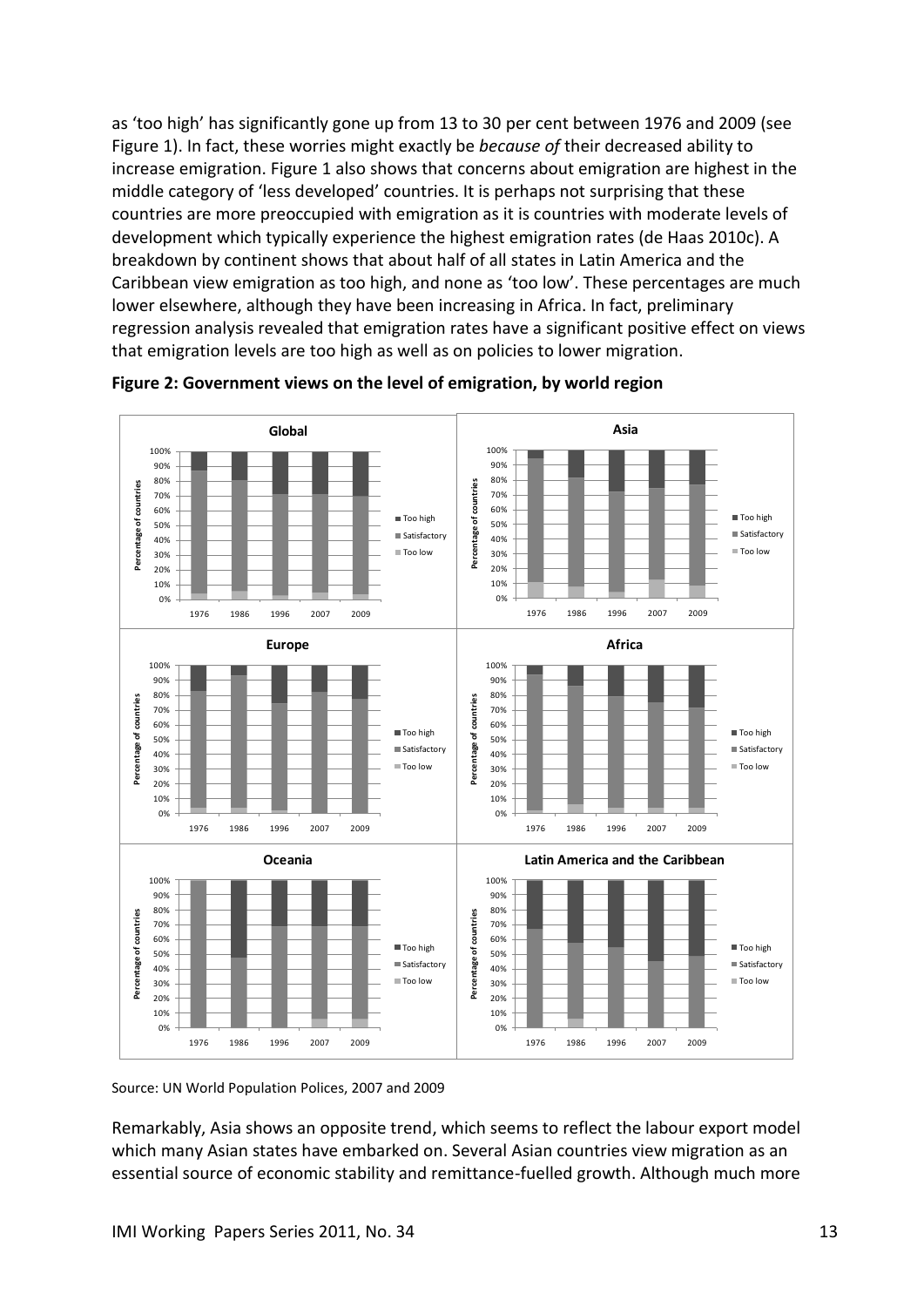research is needed, this also suggests that it is hard to dissociate perceptions of emigration with development ideologies. In Africa and Latin America, views that emigration can undermine development are presumably more prevalent. In Africa, in particular, this seems to coincide with public fears of a 'brain drain'.

Although the percentage of governments that view emigration as too high has increased from 13 to 30 per cent between 1976 and 2009 (Figure 2), only 22 per cent of governments have declared that they have policies to lower emigration (Figure 2). Interestingly, 5 per cent of all national governments aim to *increase* emigration (Figure 3).<sup>10</sup> The UN data do not clarify what these policies concretely entail, to what extent they are implemented or how effective they are. Furthermore, it is important to emphasize that 73 per cent of all countries either have no emigration policy (52 per cent) or have a policy to maintain emigration (21 per cent).



![](_page_13_Figure_3.jpeg)

Source: UN World Population Polices, 2007 and 2009

![](_page_13_Figure_5.jpeg)

![](_page_13_Figure_6.jpeg)

Source: UN World Population Polices, 2007 and 2009

The UN World Population Policies database presented in Figure 4 also suggests that there is a weak, but certain correlation between level of economic development and emigration reduction policies, which are most prevalent in less-developed countries, particularly over recent years. While most countries aim to lower emigration, a minority of less and least

<sup>1</sup>  $10$  Bangladesh, Honduras, Indonesia, Jordan, Nepal, Pakistan, Tunisia, Tuvalu, Viet Nam and Yemen.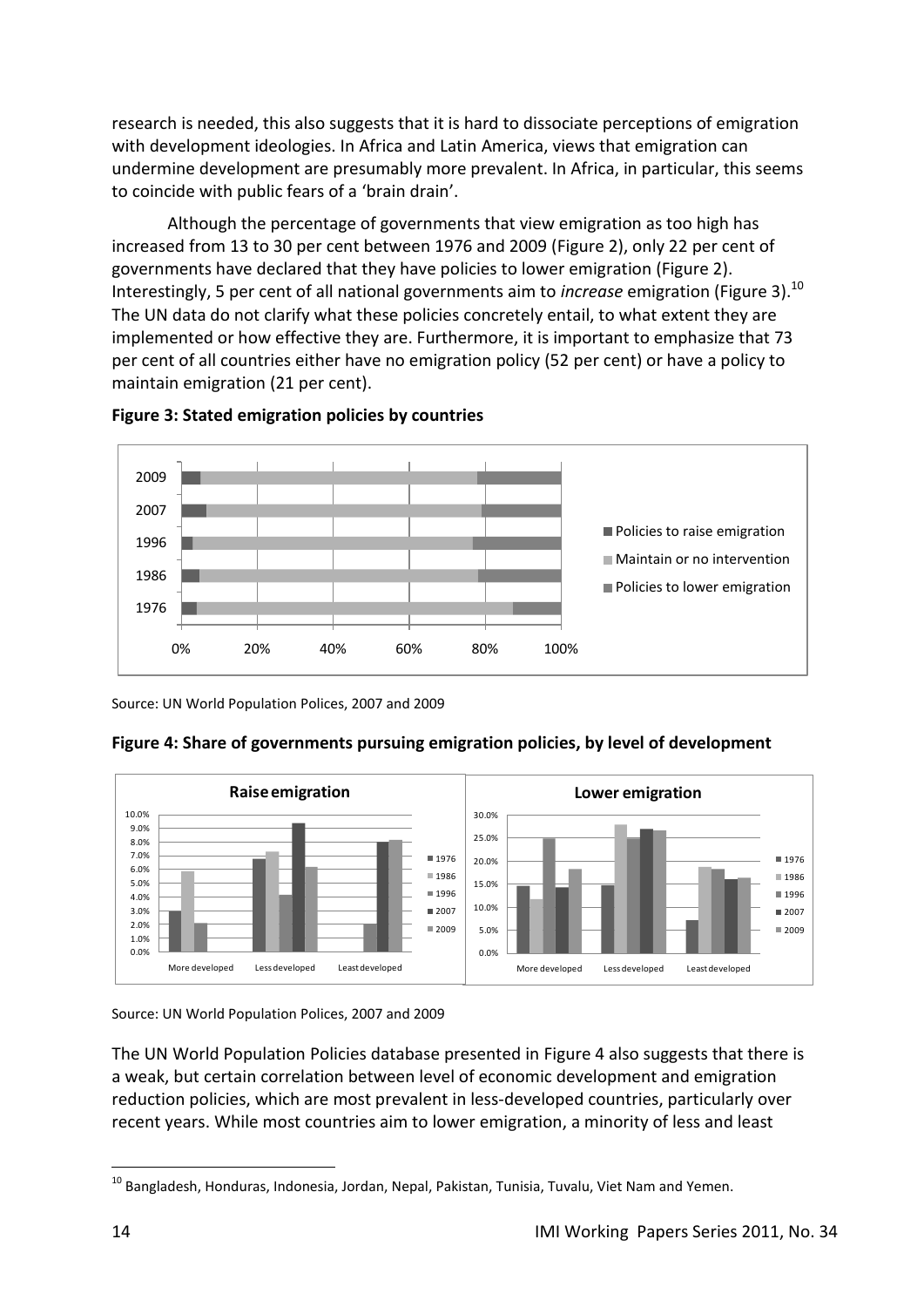developed countries aims to increase emigration. Remarkably, among the most developed nations, no single country aims to increase migration, and still a significant minority aims to reduce out-migration. Figure 5 shows that the steepest increases in the relative number of states aiming to reduce emigration are found in Africa and Oceania, whereas the number is high but decreasing in Latin America and the Caribbean. It also confirms earlier observations that most emigration-encouraging states are located in Asia. This mostly takes the form of 'labour export' policies pursued through bilateral agreements with labour-scarce countries in the Middle East and elsewhere. Finally, Figure 6 shows that virtually all emigrationencouraging countries are located in the Eastern hemisphere whereas emigrationdiscouraging countries are mainly located in sub-Saharan Africa, the Middle East, Eastern Europe and Latin America.

![](_page_14_Figure_1.jpeg)

![](_page_14_Figure_2.jpeg)

Source: UN World Population Polices, 2007 and 2009

![](_page_14_Figure_4.jpeg)

#### **Figure 6: World map indicating emigration policies by national governments**

Source: UN World Population Polices, 2009

![](_page_14_Picture_7.jpeg)

Policy to maintain emigration Policy to lower emigration Policy to raise emigration Missing values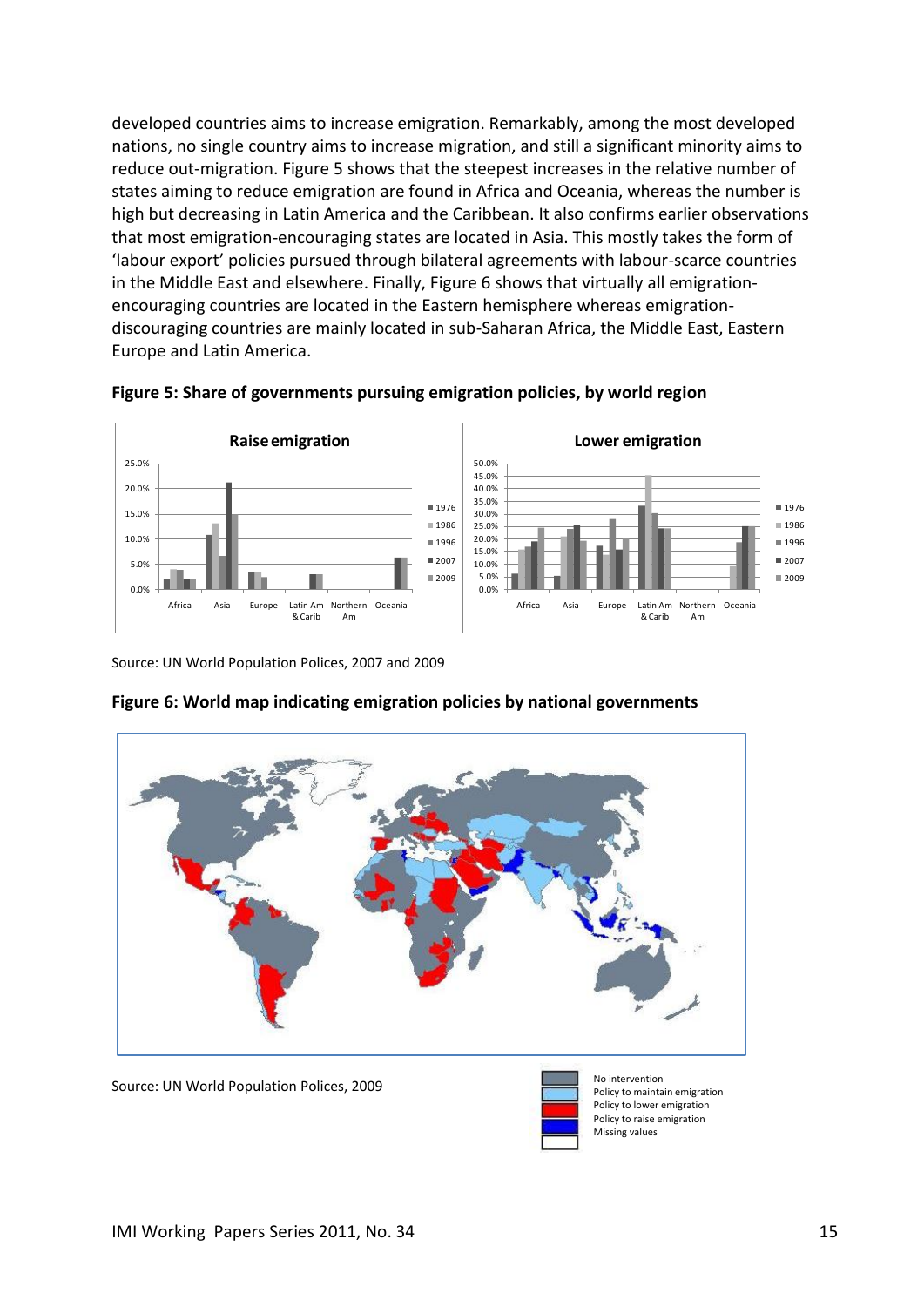## <span id="page-15-0"></span>**3 Policy ambiguities: emigration as an opportunity and a threat**

Political and economic factors often explain why governments may see emigration as an opportunity or a threat, or perhaps more often a combination of these at the same time. Often, emigration is simultaneously seen as an opportunity to export surplus labour and get rid of intellectuals and other troublemakers, decrease poverty and unemployment, generate remittances, stem domestic political unrest and maintain the political status quo; as well as a potential 'brain and brawn drain', undercutting national economic development, undermining innovation and production, and generating a potential force of dissidence or revolution from abroad. This reveals an intrinsic ambiguity, in which governments face a trade-off between the perceived costs and benefits of emigration, in which it generally hugely matters *who* is prohibited, allowed or even encouraged to leave the national territory. At the same time, emigration policies are affected by foreign policy considerations and, particularly, bilateral relations with (potential) migration destination states.

There seems to be a correlation between the level of state authoritarianism and ideology and governments' *aspirations* and *capabilities* to constrain emigration. While the economic motivations that drive authoritarian states to favour or restrict emigration may not be fundamentally different from those of more democratically governed states, the political motivations often are. This particularly applies for totalitarian regimes (where authoritarianism coincides with a state-imposed ideology dominating most dimensions of public and private life), which typically aim to curb emigration as much as possible. Totalitarian states are characterized by a strong ideologically driven nationalism, with explicit roles for the masses and a leader who ensures that citizens fulfill their role. There is no room for opposition as 'totalitarian dictators view opposition, even neutrality, as treason' (Sondrol 1991: 604). Emigration is often seen as a vote of no confidence and an embarrassment to the presumed superiority of the nation and society. In particular, exiles may form an opposition from abroad. This may lead totalitarian governments to choose repressing the opposition within the country rather than allowing the departure of dissidents. Nevertheless, this is apparently a difficult trade-off as some regimes have also tacitly encouraged emigration of potential dissenters and intellectuals to get rid of critics, as was the case in the early years of Gaddafi's rule in post-revolutionary Libya (Martinez 2007).

Countries with closed economies and totalitarian regimes generally only allow migration to ideologically and economically aligned countries. This was particularly applicable to the former Soviet bloc. For example, Cuba provided skilled workers to Eastern European as well as to African countries aligned with the Soviet Union (Diaz Briquets 1983). In the same vein, Vietnamese workers were allowed to migrate to Eastern European countries, while many young Africans from Soviet-aligned nations (such as Ethiopia, Mozambique, Libya or Algeria) were allowed travel to the Soviet bloc to obtain an education. These forms of mobility also served as a tool to strengthen social, economic and ideological ties among communist nations. Still, many Soviet-aligned governments tried to block exit as much as possible. Socialist Algeria, for instance, which denounced emigration as a form of post-colonial dependence (Fargues 2004) formally suspended all migration to France in 1973 (OECD 1974), based on the assumption that booming oil revenues would allow Algeria to employ its own people.

Authoritarian, non-totalitarian states with more open economies are generally less concerned with enforcing internal ideological consensus and may tolerate some forms of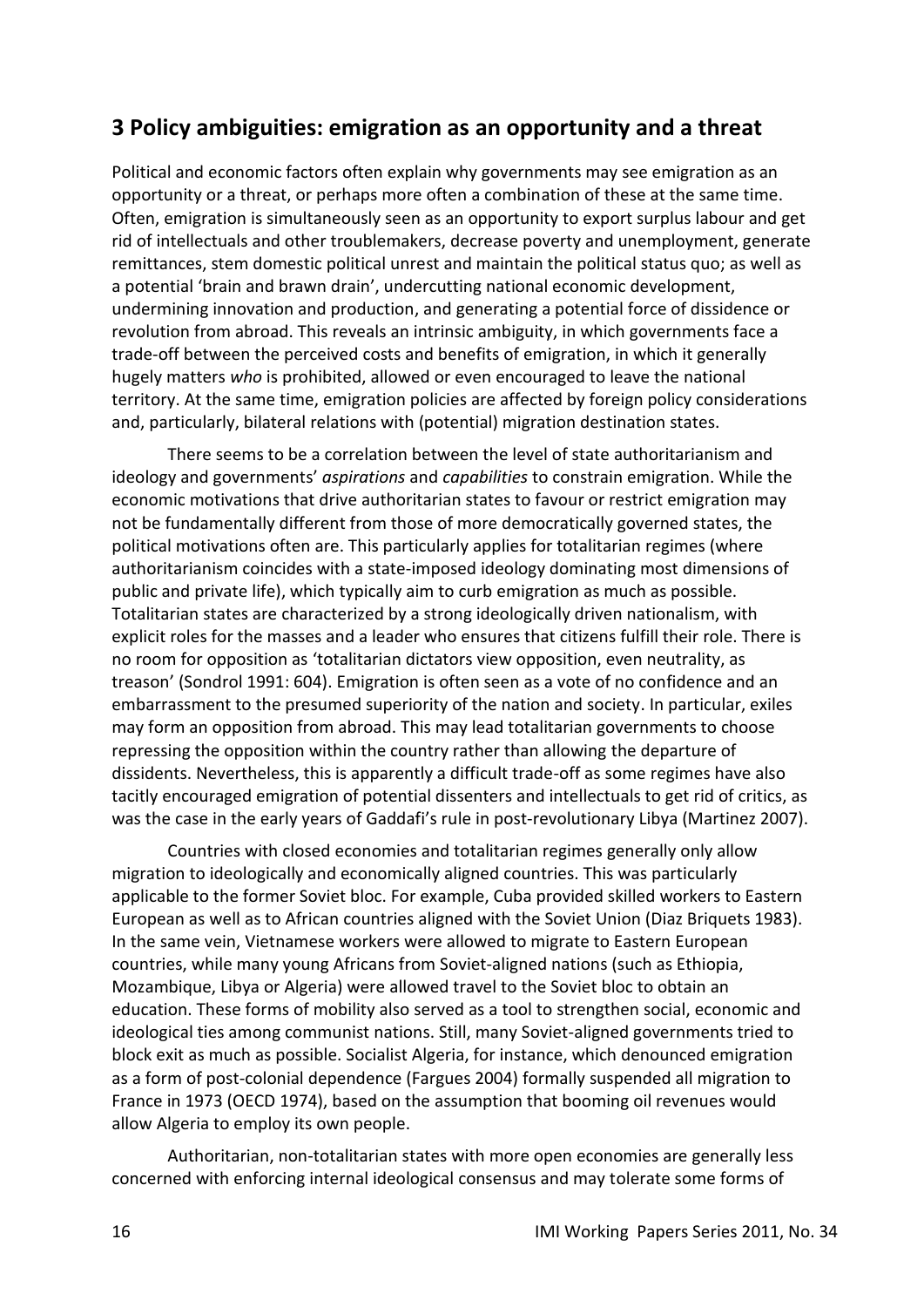opposition or political parties, although they often resort to (the threat of or real) violence to instill fear in the population if the regime is seriously threatened (Sondrol 1991). They are less likely to oppose emigration particularly when migration is seen as economically beneficial, although some authoritarian governments might prefer to retain 'disloyal' individuals within national boundaries.

Although their attitudes towards emigration vary considerably according to economic, political and ideological circumstances, what really distinguishes authoritarian governments is their larger *capability* to control emigration. Authoritarian governments typically enjoy a larger degree of control over their citizens' movements than more democratic governments because they have a greater tendency to ignore human rights. For instance, identity cards and/or passports are used by all states as a way to identify individuals, allow international travel and extend protection to citizens abroad. Authoritarian governments are more likely to use the issuance of identity documents and passports to control their populations and their movements, whether internally (such as in the Soviet Union and China) or abroad.

In the Cold War era, geopolitical realignment of nations and concomitant ideological shifts often coincided with dramatic changes in emigration policies. Egypt's radical shift in migration policies after the 1970s is a striking case in point. In the 1950s, the Egyptian state actively discouraged labour emigration, mainly through 'exit visa' requirements (Choucri 1977; Sell 1988). Within Nasserist socialism, migration was seen as endangering national development through the 'brain drain'. The emigration that was allowed was strongly driven by ideological arguments. Nonetheless, over this period and until the mid-1960s high-skilled migration of teachers to the Gulf states was allowed as a gesture of solidarity of pan-Arabism (Roman 2006), again showing the importance of state ideology in explaining migration patterns.

A striking turnaround in Egyptian migration policies occurred after Sadat came to power in 1970. Sadat's *infitah*, or open door policies, meant a reorientation from the Soviet Union towards the United States, and a move from a centralized plan economy towards liberalization and increasing opening of the Egyptian economy to foreign investment. In 1971 all legal barriers to migration were lifted, and government workers were allowed to emigrate and maintain the right to return to their jobs (IOM 2005; Roman 2006). However, it is deceiving to explain this change only according to ideological factors. Surging Egyptian emigration was also driven by new work opportunities in the booming oil economies of Libya and the Gulf states in what can be described as a 'remarkable reversal of relative economic conditions' (Sell 1988: 93) between Egypt and its eastern and western Arab neighbours, which became even more pronounced after the 1973 Oil Crisis and the surge in oil prices. Temporary migration started to be seen as a means to alleviate demographic pressures and stimulate economic growth.

Castro's opening of the border in 1980 via the Mariel sea-lift may be at least partly explained by the dismal socio-economic conditions in Cuba (Diaz Briquets 1983). In the past, the authoritarian governments of Japan, Italy, Spain, Portugal and Yugoslavia encouraged migration for economic reasons by creating emigration bureaucracies and concluding recruitment agreements with destination countries (Cannistraro and Rosoli 1979; Schierup 1995; OECD 1986), in ways that are not entirely dissimilar from the labour-export policies of the Philippines. Two important differences seem to be that, nowadays, states have a greater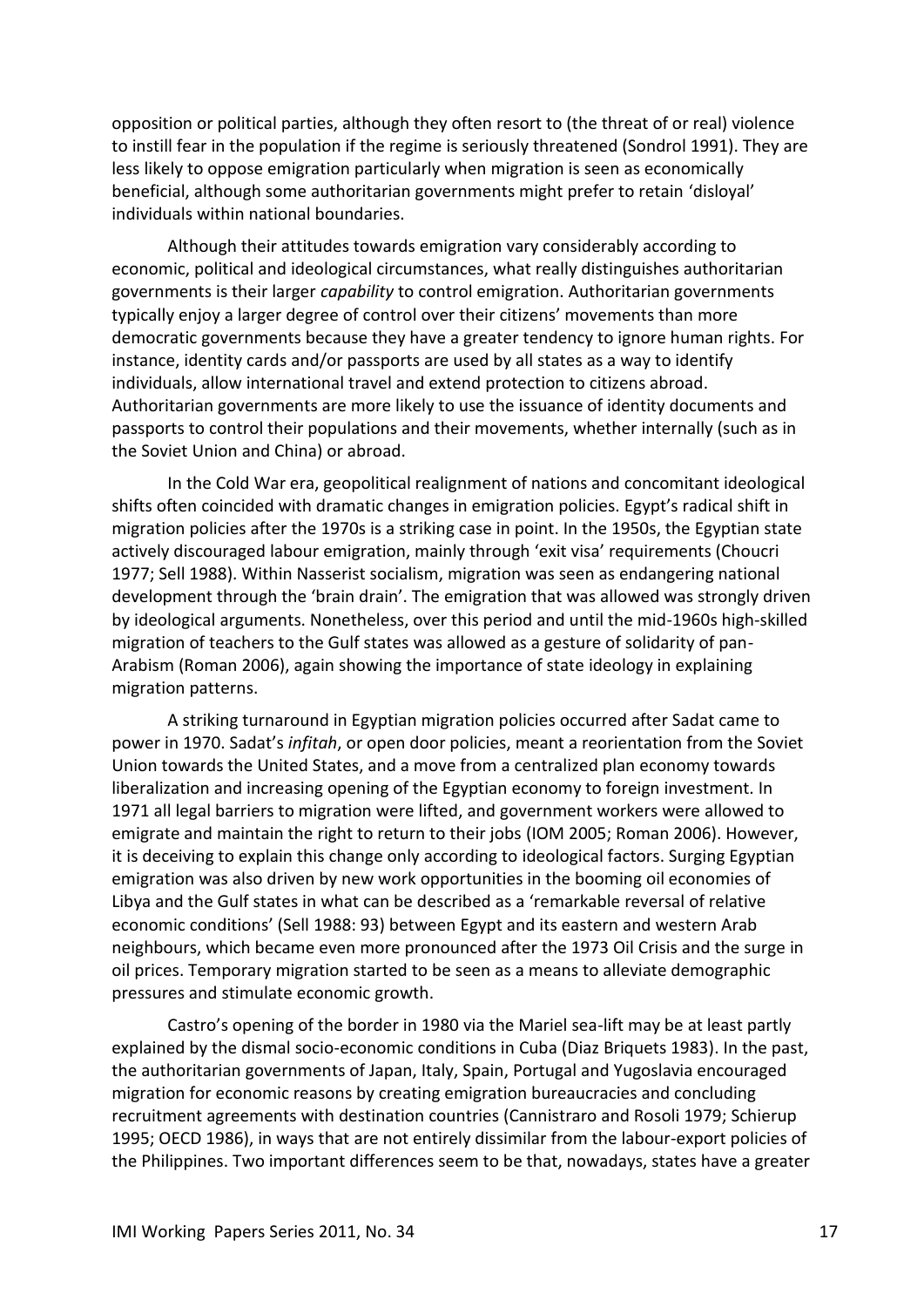interest in protecting their citizens abroad, and they have a greater willingness to invest in providing potential migrants with the skills needed abroad.

This shows that for authoritarian governments, economic interests are often as important as political and ideological incentives. Particularly in poor countries, economic difficulties can create pressure to tacitly allow or even encourage emigration in order to decrease unemployment, generate remittances, reduce poverty and encourage investments by return migrants. The dilemma is perhaps the following: while emigrants are seen as a potential force of opposition *from abroad*, not allowing emigration can breed poverty, unemployment and political discontent *from within*. This is the political reason why several poor and authoritarian states, such as Morocco, have on the one hand encouraged emigration (particularly of the low skilled), but have typically also tried to tightly control and actively prevent 'subversive' political activities of emigrants (de Haas 2007a).

Particularly after the fall of the Berlin wall, many authoritarian, communist regimes have shifted from state-led to capitalist, liberal economic models. This has also coincided with more liberal attitudes towards emigration, although concerns about the potentially development-undermining role of very high emigration have not disappeared or, if we may use the UN data as a yardstick, have perhaps even increased. Democratic states are less concerned about migrants forming a 'fifth column' from abroad. At the same time, the very democratic nature of such states and their greater respect for human rights also implies a decrease in their *capability* to effectively control emigration. Most states have little rationale for restricting emigration of the low-skilled, while they are often concerned about the emigration of the high-skilled. National development strategies of middle-income countries may emphasize the need for highly skilled professionals to take the country onto a development path. Hence, concerns about 'brain drain' may explain why, according to the UN data cited above, many middle income countries *aspire* to limit emigration, although the *capabilities* to do so are fundamentally limited, particularly in more democratic states.

A shift from authoritarian to more democratic systems does not necessarily lead to a significant change in the aims and objectives of emigration policies. Besides Italian emigration to the Americas and Northern Europe throughout the twentieth century, emigration from Japan to Latin America from the beginning of the twentieth century to the 1960s provides a significant example of the continuity of emigration policies across ideologies. A weak economy marked the period from before the First World War to after the Second World War, which compelled the Japanese government to promote emigration beyond Hawaii and the United States, the typical destinations of Japanese emigration, towards Latin American countries. Hence, Japan signed bilateral agreements with countries such as Bolivia, Brazil, Peru, Paraguay and the Dominican Republic.

The labour export schemes adopted by the pre-wars authoritarian government and the post-wars more democratic (though conservative) governments<sup>11</sup> were strikingly similar. The rationale for and implementation of the schemes was also largely the same before and after the wars. Although 'overpopulation' and poverty were used as the public rationales for the state-led emigration schemes, there were also political motives. The government aimed to find an outlet for dissatisfied population groups in the south-west of the country as well as for the *buraku*, descendants of outcast communities of the feudal era. Persuasion rather

-

 $11$  In 1952, after a seven-year occupation (1945–1952), Japan reclaimed national sovereignty, adopting a parliamentary system.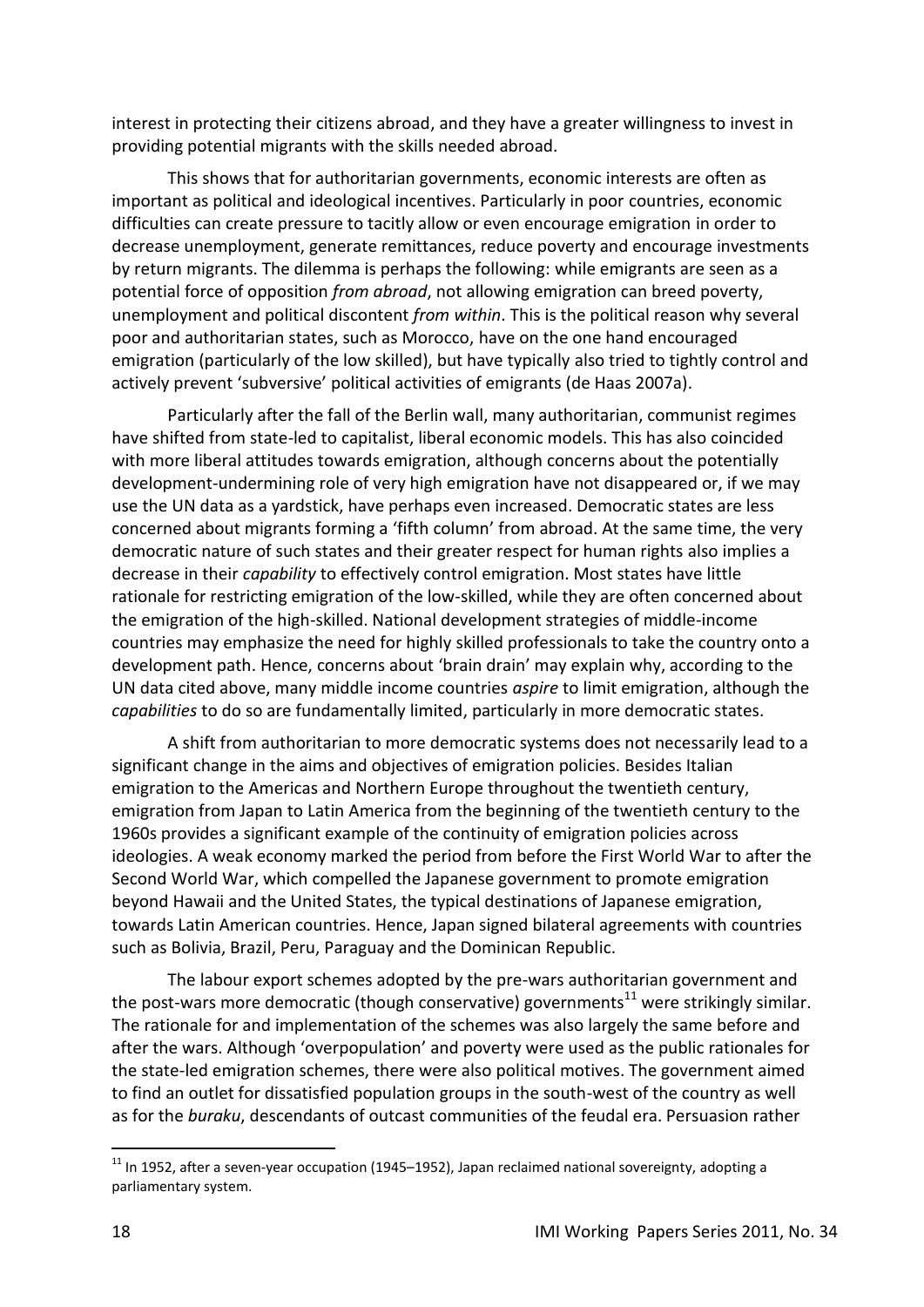than force was used to encourage emigration. Promises of land and idyllic conditions in Latin America were used to attract potential emigrants and their families (Endoh 2009). However, the Japanese government failed to protect their rights and to help them to return to Japan.<sup>12</sup> In fact, the real intention of the Japanese government in the 1950s and 1960s was to resettle the emigrants *permanently* (Endoh 2009: 37).

This challenges the idea that (more or less) democratic governments respect human rights obligations *vis-à-vis* their citizens within and outside their country. This case exemplifies the blurred distinction between democratic and authoritarian governments, which might have similar economic motivations to stimulate or discourage emigration. It is also more appropriate to talk about *degrees* of authoritarianism and personal freedoms rather than to make a dichotomous distinction between democratic and authoritarian states. Furthermore, while most predominantly democratic states have abandoned broad catch-all policies to block exit or force people to leave, they may deploy more subtle, less forceful, policies to encourage or discourage the emigration of particular segments of the population that are considered more or less valuable for national development. In parallel with a possible trend among immigration policies (Czaika and de Haas 2011), we may hypothesize that in more democratic states emigration policies affect the composition or selection ('who leaves') rather than the overall volume of emigration.

### <span id="page-18-0"></span>**4 Emigration policy instruments: a typology**

On the basis of the prior analysis, it is useful to make a distinction between three categories of emigration policies: 1) minimal regulation or *laissez-faire*; 2) encouraging emigration; and 3) restricting emigration. The following sections will briefly review these three basic policy types and the instruments states use to implement them. Although there seems to be an association between certain types of policies and the level of state authoritarianism, it is important to emphasize that this is not a perfect correlation. While *Iaissez-faire* policies may be a more typical attribute of liberal democracies, authoritarian states, particularly if they have open economies, can also adopt *laissez-faire* policies towards emigration. For instance, this seems to be the case for many African countries. In the same vein, policies to encourage emigration (for instance through bilateral recruitment agreements) are an attribute of both authoritarian and democratic states, although they perhaps occur more often in the second category. By contrast, policy that restricts emigration seems to be a specific, although not exclusive, attribute of authoritarian states, as the implementation often involves serious human-rights restrictions and a bureaucratic apparatus to enforce control.

A second layer of complexity is added through the fact that emigration policies generally target particular skill, ethnic, religious or gender groups. For instance, some states have imposed particular restrictions on the emigration of women, others encourage the emigration of the low-skilled while discouraging departure of the high skilled, or the other way around (Dowty 1987; Fargues 2004; Go 2004; Hugo and Stahl 2004; Zolberg 2007). The fragmentary and 'composite' nature of emigration policies can be better understood if we conceive of (democratic and autocratic) states as arenas where a large variety of actors and groups compete and further their own, often conflicting interests. The outcome is generally

1

 $12$  In certain countries, Japanese migrants faced harsh living conditions. In the Dominican Republic the conditions were so poor that some of the communities faced starvation and recurrent violent threats by the native population.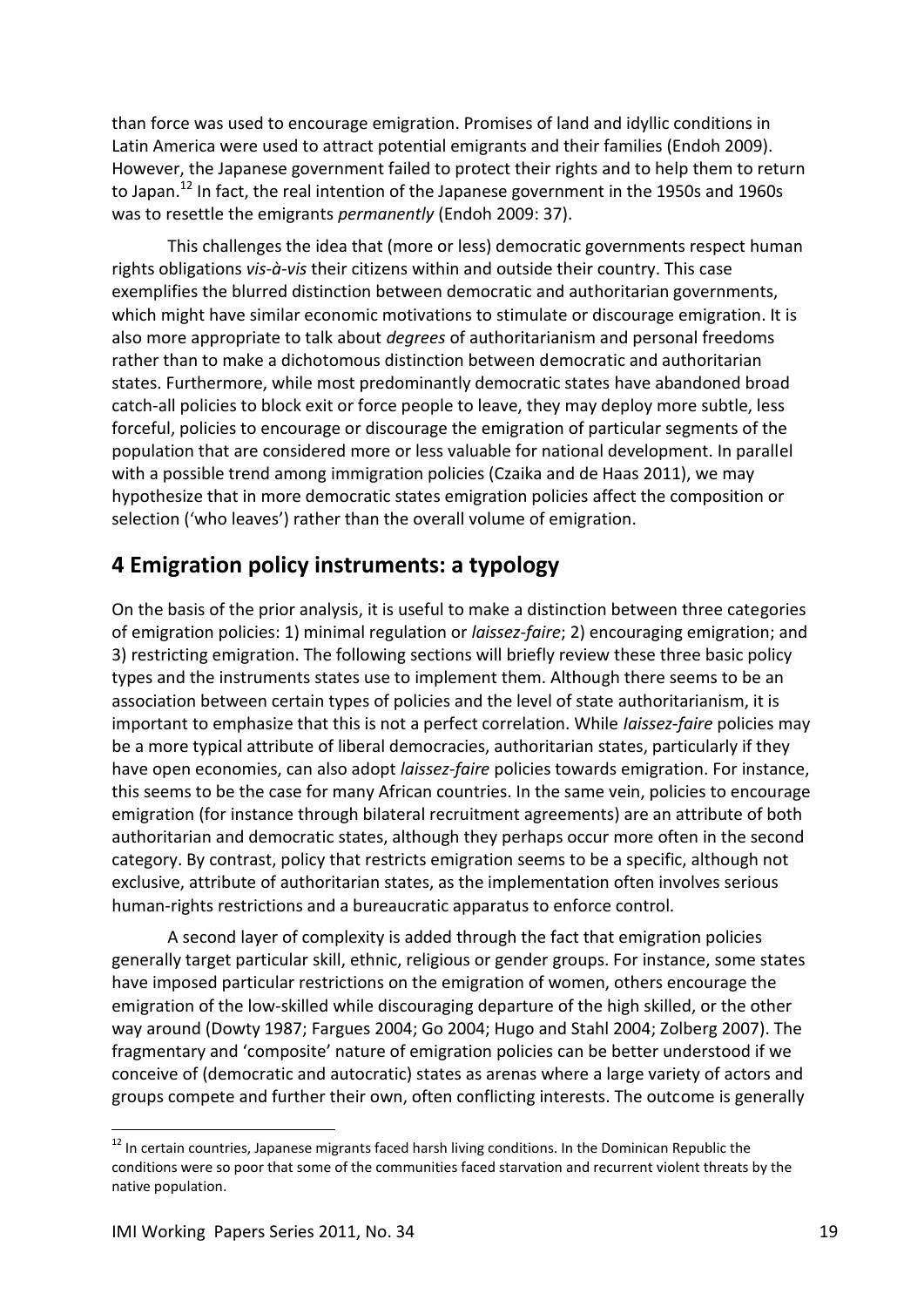a rather incoherent set of policies, which treat different groups differently and are rather 'selective'.

This corroborates the more general hypothesis that most migration (emigration and immigration) policies affect the composition rather than the overall volume of migration flows (cf. Czaika and de Haas 2011; de Haas 2011). While overall magnitude and long-term trends in migration seem primarily driven by general economic and developmental factors, the ability of governments to affect overall migration levels seems to decrease as the level of authoritarianism goes down. However, there is a need to look beyond the role of migration policies *per se* and to explore the ways in which states affect the migration process more generally.

#### <span id="page-19-0"></span>*4.1 Minimal regulation and laissez-faire*

For some governments emigration is not a particularly pressing issue as they do not see it as an important lever or threat to national development. As a result they adopt a minimalistic emigration policy. This stance is typical of most industrialized, wealthy and democratic countries. Although they also often have high levels of emigration alongside immigration, they often do not perceive the emigration of their own citizens as a particular threat to national economic development. Nevertheless, concerns about emigration and 'brain drain' often flare up in wealthy countries during times of economic recession and protracted periods of net emigration. For instance, since 2001 Italy has introduced a policy (Ministerial Decree 26 Jan 2001 no. 13) and an initiative named *ControEsodo*<sup>13</sup> (Against the Exodus) in an attempt to attract qualified Italians who work abroad. In fact, the British Royal Society coined the expression 'brain drain' to describe the migration of scientists and technologists to the United States and Canada in the 1950s and early 1960s, which led the UK government to propose measures to improve the prospects of the high-skilled (Balmer et al. 2009).

However, even if there are *concerns* about emigration, in practice there is often little that states can *practically* do to curb emigration aside from improving the general economic and political climate. This seems particularly true for democratic states, but applies also to authoritarian but relatively poor states, which often lack the administrative and financial means to effectively control population movements. Such was the case of the Mexican federal government which adopted a policy of no policy starting in 1974, after it had failed to regulate emigration for most of the twentieth century (Fitzgerald 2006).

On the other hand, it is important to emphasize that '*laissez-faire*' is a rather misleading term as it falsely suggests that 'unconstrained' and free emigration will occur without state interference. In fact, and in strong analogy with economic *laissez-faire* policies, the paradox is that strong bureaucracies and regulatory frameworks are a necessary condition for '*laissez-faire*' migration to occur. In other words, granting citizens the legal right to emigrate is not enough. Besides the fact that people need access to economic and human resources in order to be able to emigrate, they also need passports, visas and the documentation (such birth certificates, bank statements, or certificates of no criminal conviction) required to obtain these.

For instance, a recent study by McKenzie (2005) suggests that high passport costs constitute a significant constraint on emigration. Inefficient and corrupt bureaucracies may

1

<sup>&</sup>lt;sup>13</sup> More information at www.controesodo.it/.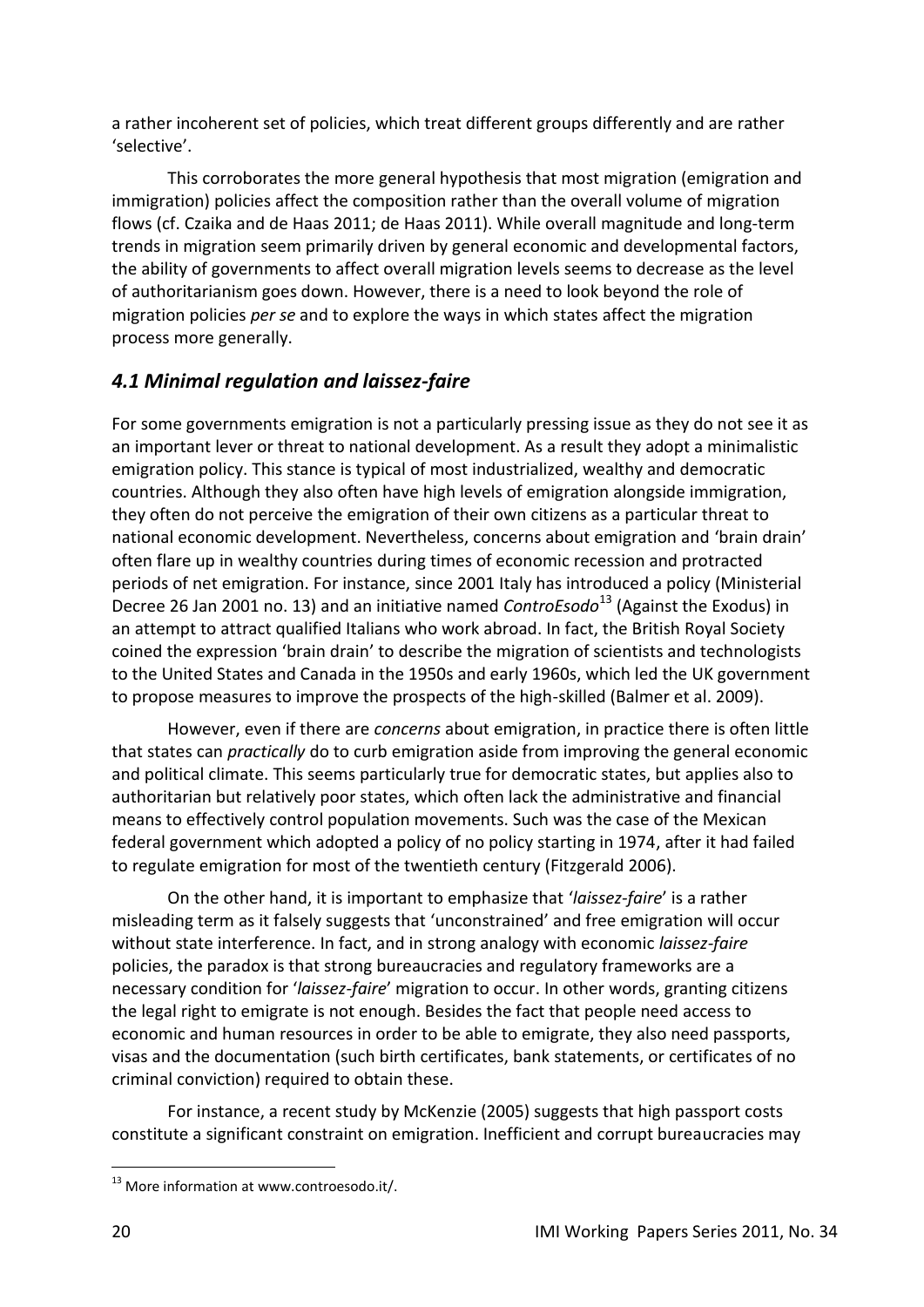therefore constitute a formidable constraint on emigration, even if states do not actively attempt to curb emigration. This may provide further explanation for the finding that the poorest countries generally experience relatively low levels of emigration (de Haas 2010c). The paradox is that liberal or *laissez-faire* policies require efficient bureaucracies that are able to provide such documents to all citizens at affordable prices so as to endow them with the actual *capabilities* to migrate. Weak or authoritarian states that are not willing or capable of providing quick and easy access to documentation are effectively constraining or obstructing emigration. This exemplifies that so-called *laissez-faire* policies require proactive policy interventions in order to facilitate emigration, which is a conscious choice and, hence, a form of state agency too. The inference is that it is more appropriate to talk about *degrees* of constraints on free migration rather than to assume a dichotomous distinction between *laissez-faire* and blanket exit blockage.

#### <span id="page-20-0"></span>*4.2 Encouraging emigration*

Economic pressures can weigh heavily on governments which are unable to offer short-term solutions to unemployment and poverty. Emigration can then be perceived as an opportunity to reduce popular discontent and revolutionary tendencies. In such contexts, many governments have adopted labour recruitment or 'labour export' schemes, which allow governments to take an active role in encouraging emigration. A range of benefits can be perceived to arise as a result of these policies: relieving unemployment and political discontent; improving emigrants' skills and knowledge; generating remittances and migrants' investment in origin countries. There is a heated debate on how beneficial these schemes and emigration really are for long-term development of origin communities and countries (Taylor et al. 1996b; Taylor et al. 1996a; de Haas 2010b; de Haas and Vezzoli 2009). However, in the short term such policies have a real potential to reduce the number of unemployed, often male workers, and therefore are an appealing option for governments seeking to release economic and political pressure (Miles 1986; Endoh 2009).

Emigration-encouraging policies are typically implemented through bilateral agreements on the recruitment of labour. Recruitment is not a new, post Second World War invention. With modern industrialization and the realization that labour was essential and cheap labour was desirable, labour needs were filled through slavery, indentured workers and the coolie system, which sustained the economic growth of nations and empires. The introduction of labour recruitment schemes in post Second World War Europe was an attempt to encourage the circulation of migrants in order to achieve a more optimal allocation of capital and labour between wealthy and poorer nations in Europe and the Mediterranean. Progenies of the 1950s labour recruitment schemes exist today, often targeting temporary seasonal employment.

In some instances, the involvement of the sending state and the local communities seems to be much greater than in the past. A relevant example is the Recognised Seasonal Employer (RSE) work New Zealand established in 2007 with 11 Pacific Island states, which includes the involvement of sending-country governments to regulate recruitment (Hammond and Connell 2009). Sending states act as an important regulator, by defining the terms of successful migration, stipulating migrants' minimum rights for protection and providing information and training for would-be migrants. Hugo and Stahl (2004) describe in detail the strategies adopted by Asian labour export countries including the roles played by governments in enforcing regulations.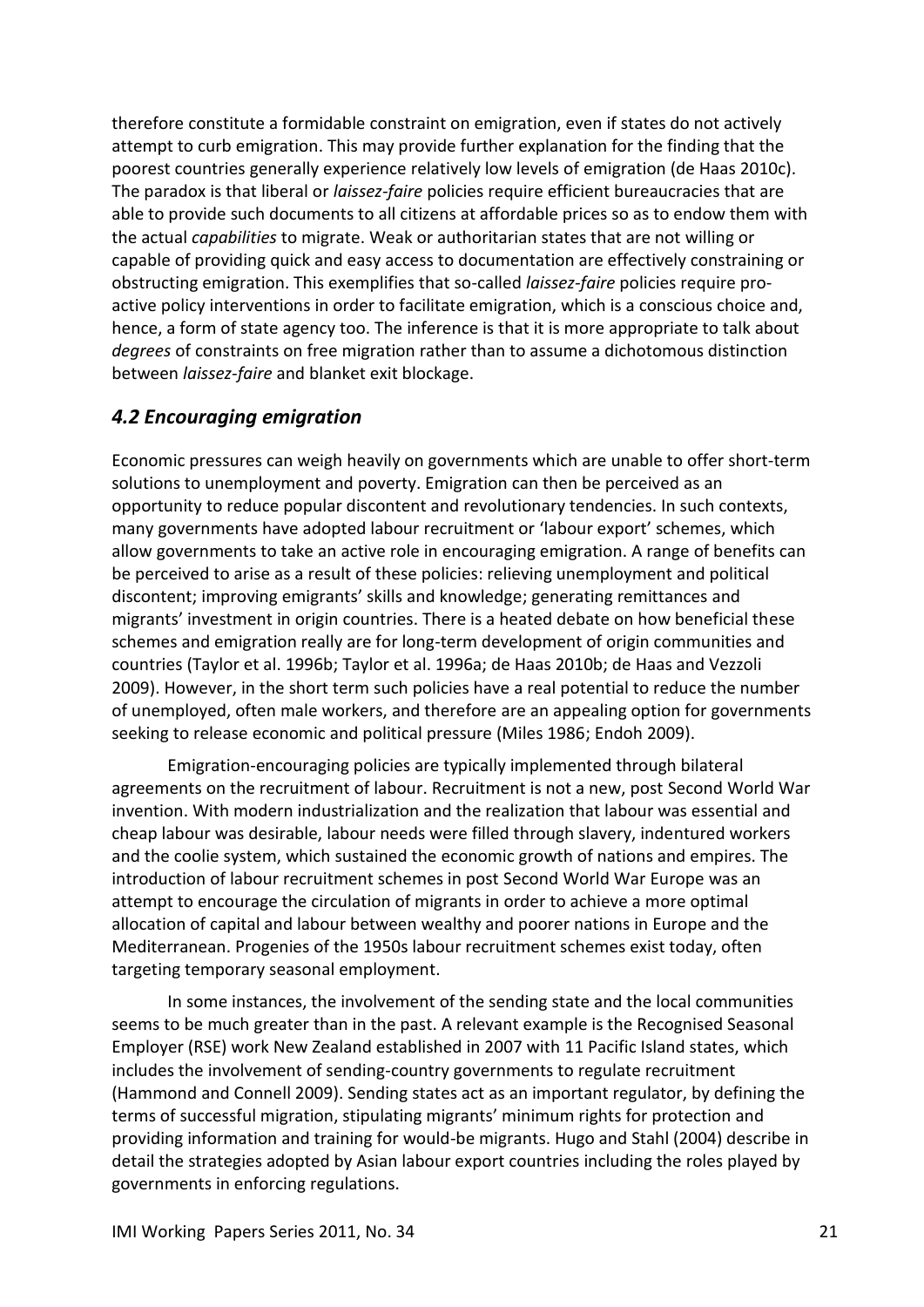To organize the movement of labour, governments can choose between state-led recruitment and market-driven recruitment led, in practice, by private recruitment agencies (Abella and Lönnroth 1995). The state-led recruitment pursued by China and Viet Nam is marked by a proactive role of the state, which is directly engaged with recruitment agencies and also acts as a recruitment channel for priority sectors (Miles 1986). In the 1970s, the Republic of Korea channelled migrant workers through a state-owned company in the construction sector (Miles 1986). The *Bracero* programme was heavily managed by the Mexican state, although a high level of corruption often meant that individuals were accepted via clientelist practices that bypassed the state (Fitzgerald 2006). Other governments prefer to limit their involvement by defining the rules of the labour schemes and setting standards to guarantee the protection of their citizens working abroad, while the recruitment process is left in the hands of private recruitment agencies. The Indian government has adopted this approach and it has instituted standard government-approved contracts which it requires foreign employers to adopt in order to simplify the approval process of aspiring migrant workers.

The pre-eminence of 'labour export' in many, primarily Asian, countries does not mean that these policies come at no costs or risk. In fact, they often encounter opposition in the origin countries. Governments increasingly enter into negotiations with immigrationcountry governments in order to regulate the movement of workers and offer their citizens security and protection (Miles 1986; Go 2004). The potential for exploitation to which migrant workers are exposed, in particular women in domestic and entertainment work, is a recognized issue that governments are often unable to resolve. Moreover, opponents of 'labour export' policies argue that heavy reliance on emigration can put a country on a dependency path, making it less prone to bring about the necessary political reforms and more vulnerable to outside shocks. The 1973 Oil Crisis has been an important lesson in this regard. In spite of existing bilateral recruitment agreements, once immigration countries stopped needing workers they halted the recruitment programmes, regardless of the consequences of this sudden action on the sending countries (OECD 1974; OECD 1976).

#### <span id="page-21-0"></span>*4.3 Restricting emigration*

Although the number of countries blocking the exit of most citizens has been decreasing, several states continue to limit emigration of particular groups of citizens. In recent years, cases have been reported in Tunisia, Saudi Arabia, Syria and the United Arab Emirates of people experiencing difficulties obtaining passports because of their gender, opposition to the government or for being related to critics of the government.<sup>14</sup> It has also been reported that the Muslim Rohingya minority in Burma has experienced difficulties in obtaining identity documents and passports as they are not considered citizens by the state (Human Rights Documentation Unit 2009). Even when there are no legal barriers to obtaining a passport, high fees to obtain supporting documents and the passport, or the necessity for rural citizens to sustain travel expenses to reach passport offices in urban areas, may be real obstacles for poorer segments of the population (McKenzie 2005). This exemplifies the point made above that it is somehow difficult to determine where *laissez-faire* ends and restricting emigration begins.

<sup>-</sup><sup>14</sup> Human Rights Watch World Report 2011; Human Rights Watch, *Syria: The Price Of Dissent*, 1 July 1995; Tunisia: Arbitrary Denials of Passports to Former Political Prisoners, 24 March 2010.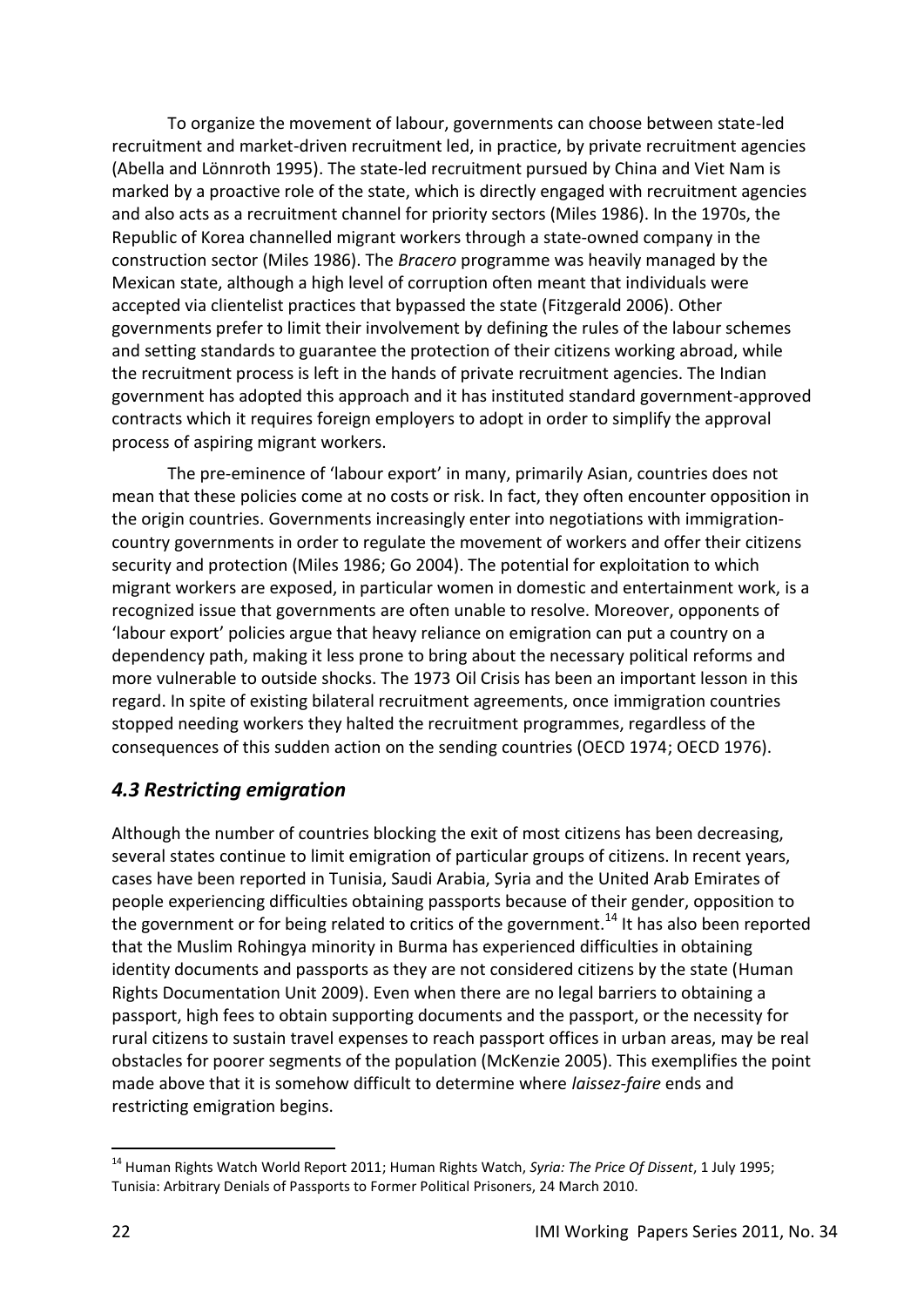In India, obtaining a passport is not a problem *per se*, but a citizen's lower socioeconomic status, aside from ability to pay for the passport, will also determine whether the passport is stamped, on release, with Emigration Check Required (ECR) or Emigration Check Not Required (ECNR). The stamp Emigration Check Required will force the citizen to go through further bureaucratic procedures to emigrate. The Indian case illustrates that exit visas are still more common than many imagine. In this specific case, it is imperative to understand that many Indians are exempt, primarily the educated, high-skilled and semiskilled migrants, those who travel to Western countries, and spouses of professionals among others. However, if an individual holds an Emigration Check Required (ECR) passport, this person needs an exit permit.

There are instances in which exit permits are required in the law but not enforced. The Mexican constitution states that the government must verify that Mexican citizens have an entry visa before they are allowed to exit, although this is not enforced (Fitzgerald 2006). In Iran there are different types of exit permits and all set specific penalties for Iranian citizens who do not return within the time limits set by the permit.<sup>15</sup> Exit visas are required for Iranian citizens as well as foreign citizens visiting Iran, but Iranian citizens are also burdened with an exit fee of IRR 100,000 (about US\$10) for the first exit and of IRR 150,000 for any extra exit during the same calendar year. Moreover, Iranian nationals leaving on international flights must pay a Tourism Tax of IRR 30,000 (just under US\$3) at the airport in addition to an airport fee.<sup>16</sup> The costs associated with exit visas are as much a constraint as those for passports. The case of the Soviet Union offers a very good example of the multiple possibilities available to state officials to restrict emigration, even in periods such as between the mid 1970s and early 1980s, when some emigration was allowed. Aside from cumbersome procedures for obtaining permission to leave, Soviet citizens had to pay high fees to obtain foreign passports<sup>17</sup> and all the required permits, which was difficult for most citizens (Matthews 1993).

While blanket exit controls are primarily reserved for authoritarian governments, other forms of emigration-discouraging policies may be implemented by more democratic states. In 1991, the Hungarian government adopted the Foreign Exchanges Act, which required Hungarian emigrants to 'forfeit certain privileges: they lose their pensions and they are obliged to have their property and savings valued by officially recognized experts. The more valuable paintings, furniture, jewels and tableware immediately become a part of the 'national heritage' (OECD 1992: 101). While it is not clear whether this Act was implemented, it may have acted as a deterrent to emigration.

Given the limitations of broad exit restrictions, most states target either specific destinations or, more commonly, specific groups of potential emigrants. As mentioned above, within the Soviet bloc, it was generally easier to travel to other communist countries than to the capitalist world. During the Cold War period, mobility across the socialist and capitalist blocs was highly restricted. Some of these restrictions continue, such as between the USA and Cuba. In 1956, Italy temporarily stopped the recruitment of workers destined to work in the Belgian mines because of their poor treatment and low wages reserved for

-

<sup>&</sup>lt;sup>15</sup> UNHCR's Refworld, www.unhcr.org/refworld/topic,463af2212,49709cc62,45f147525,0.html

<sup>&</sup>lt;sup>16</sup> This information was obtained from IATA's TIM Travel Information Manual, October 2008.

<sup>&</sup>lt;sup>17</sup> This is different from the internal passport that has been required of Soviet citizens since 1932, including rural dwellers starting in 1974 (Matthews 1993).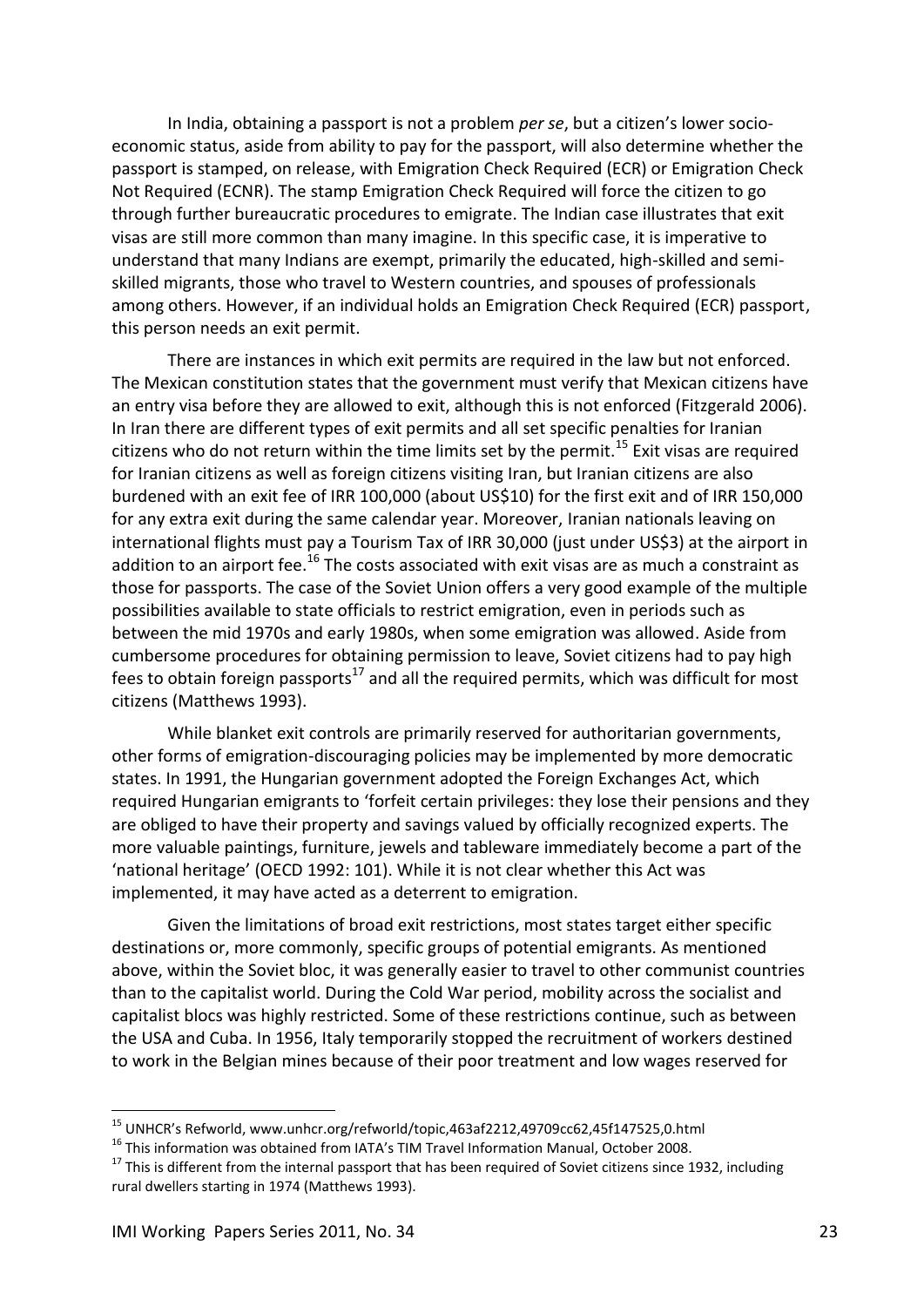Italians (Cometti 1958). A similar suspension was used by the Philippines for domestic workers directed towards Singapore in the 1990s (Hugo and Stahl 2004).

States often impose restriction on emigration of four specific categories of citizens: 1) political dissidents and ethnic minorities; 2) young men subject to military conscription; 3) women; and 4) specific groups of workers, which are seen as essential for national development. The dilemma caused by political dissidents and ethnic minorities, particularly in authoritarian governments, has already been discussed. The restrictions placed on the emigration of young men are justified by their obligation to serve in the military. This was the main reason why restrictions on movement were reintroduced in France and Russia after their respective revolutions. Today, 29 countries worldwide have mandatory military service.

Ensuring the protection of 'vulnerable' emigrants has become a significant motivation for governments to deny exit to specific categories. In India, low-skilled Indians who do not belong to any of the several exempt categories can be denied an exit visa if the working and living conditions set up by the recruiter do not guarantee the well-being of the migrant worker. In Bangladesh, concerns over the possible exploitation of women have pushed the government to allow the emigration of unskilled and semi-skilled women only when accompanied by a male partner (Siddiqui 2003 as cited in World Bank 2006). Women are often subjected to restrictions, and in the Asian labour export programmes, their age and the professions (e.g. domestic work, nursing, entertainment industry) they wish to follow abroad are carefully considered. In certain instances, it is a combination of age, profession and destination which will determine whether women are allowed to exit (Hugo and Stahl 2004). Indian women who wish to seek employment as domestic workers in Western Asia or North Africa must be 30 years old or older to be granted permission to emigrate (Lim and Oishi 1996 as cited in Hugo and Stahl 2004).

Another form of emigration restriction applies to high-skilled people and is usually motivated by the desire to prevent a 'brain drain' (Hugo and Stahl 2004). In Asia, while India facilitates the exit of many skilled workers, Bangladesh, Sri Lanka, Thailand and the Philippines try to restrict the departure of workers with scarce skills (Hugo and Stahl 2004). In many cases, such policies take the form of retention programmes rather than attempts to block exit. China has encouraged new academic programmes as part of a collaboration between foreign and Chinese universities, which have apparently reduced the number of Chinese students going abroad (World Bank 2006). This case also exemplifies the often blurred line between migration and non-migration policies.

Proposals to introduce 'brain drain taxes' and other schemes have been advanced in some countries, but little progress has been made in creating solutions that cannot be evaded or that do not automatically discourage the return of migrants (World Bank 2006). In 1972, the Soviet Union introduced an 'education tax' of 4,000 to 25,000 roubles for people who had received a state-sponsored higher education at Soviet institutions (Matthews 1993).<sup>18</sup> The Iranian government has instituted bonds that must be posted by nationals who

-

<sup>&</sup>lt;sup>18</sup> Public protest and pressure from the outside, mainly from the USA, led the Soviet Union to reduce the fees and practically abandon this policy in 1973, less than a year after it was introduced (Matthews 1993). The unsuccessful experience of dealing with this sensitive issue of a highly controlled totalitarian government is a good indication of the potential for success in liberal democratic governments.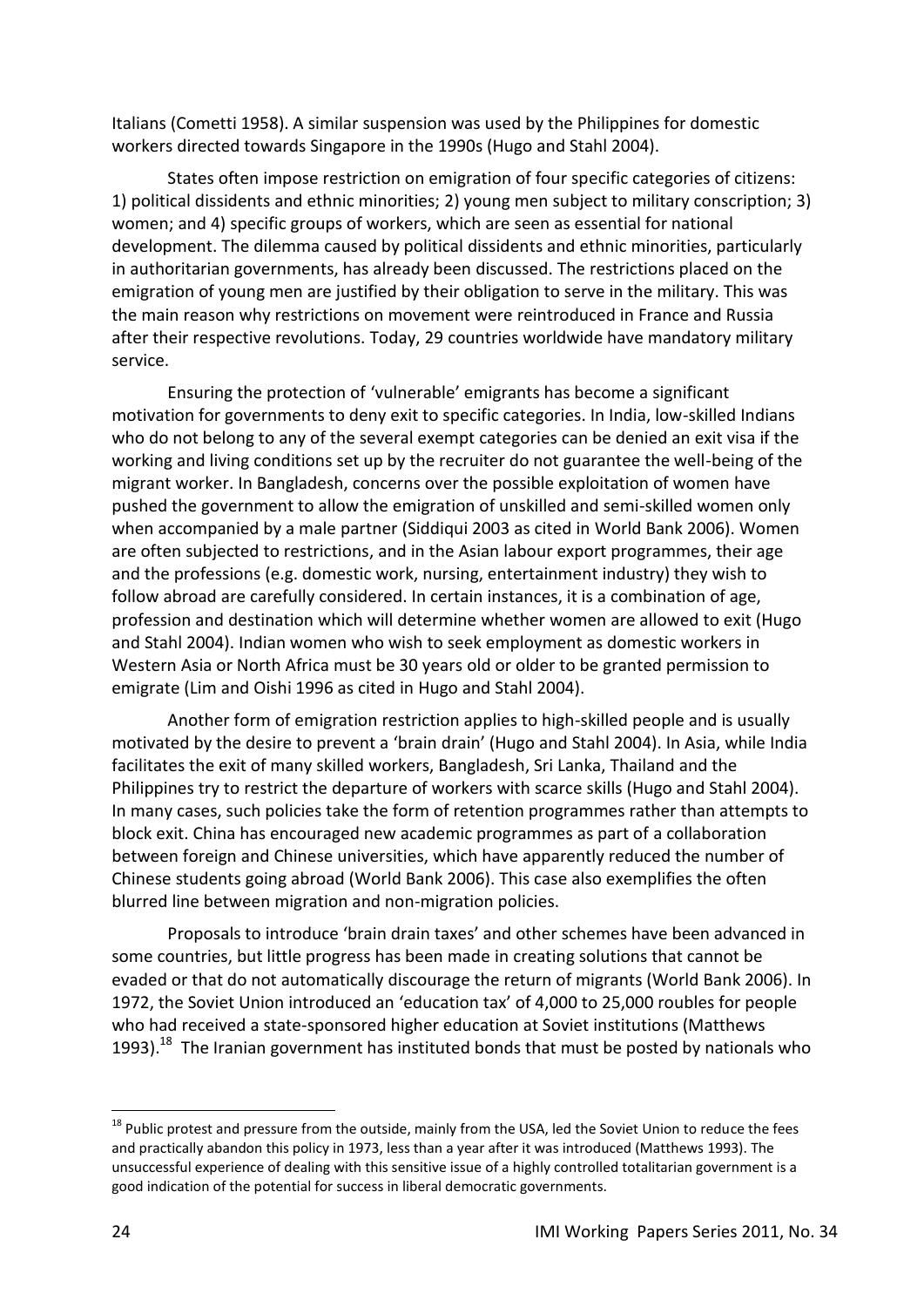were educated at the government's expense and request a single-journey exit permit.<sup>19</sup> To discourage the departure of its health workers, doctors and nurses, the Ghanaian government proposed a combination of measures that would create better working conditions and greater benefits, but would also withhold recent graduates' degrees for a fixed period of time (Sagoe 2005).

Aware that departure of the highly skilled may not always be prevented, some governments have put measures in place to punish the 'defectors' upon possible return. For instance, in Morocco and Egypt (for Egypt, see Roman 2006), for many years a public servant who abandoned his or her post to emigrate would not be able to return to public post upon return. However, such policies seem to have a rather perverse effect in discouraging return. Many sending-country governments have therefore eased severe restrictions, also because they increasingly realized that high-skilled emigration is difficult to prevent and sometimes is even desirable, particularly if confronted with increasing unemployment among graduates. Other governments do not aim to discourage emigration but focus on securing benefits to the national economy, particularly through maximizing and channelling remittances. For instance, South Korea gave exit permits on the condition that at least 30 per cent of the migrant's earnings would be remitted through the Korean banking system (Athukorala n.d. as cited in Hugo and Stahl 2004).

## <span id="page-24-0"></span>**5 Foreign policy and the interplay between emigration and immigration policies**

Emigration (and immigration!) policies can perhaps best be seen as the outcome of a struggle or a compromise between multiple groups with various, often conflicting interests. Interest groups in favour of or against particular forms of emigration are found both within the country and at the international level. In this sense, emigration and immigration policies show strong similarities. Yet emigration policies suffer from particular constraints that limit the scope of policy-making and implementation. On the one hand, the very nature of controlling exit violates an individual's freedom of movement. Preventing exit will generate negative 'human rights abusing' international publicity. On the other hand, encouraging exit does not violate any international norm, but the implementation of such policies (e.g. labour export programmes) is likely to encounter barriers of receiving countries whose governments are often not equally open to immigration.

Thus, emigration policies are not only determined by internal factors, but are closely intertwined with foreign policy. The interconnectedness between foreign and population policies has affected the movement of people throughout history. The settlement in colonial lands is perhaps the most significant example. Settlement of natives overseas has been the classic method of colonizing foreign lands. Although it certainly cannot be compared to colonization, where the balance of power was reversed, modern 'emigration states' are not entirely passive and powerless and often integrate emigration issues into broader foreign policy goals. For instance, emigration itself can be used as a foreign policy tool (Teitelbaum 1984). In 1922, Benito Mussolini openly declared that emigration was one of the aspects of Fascist foreign policy and emigrants were the manner in which Italian culture could be spread to other countries (Cannistraro and Rosoli 1979). In recent times, North African

1

<sup>19</sup> UNHCR's Refworld, www.unhcr.org/refworld/topic,463af2212,49709cc62,45f147525,0.html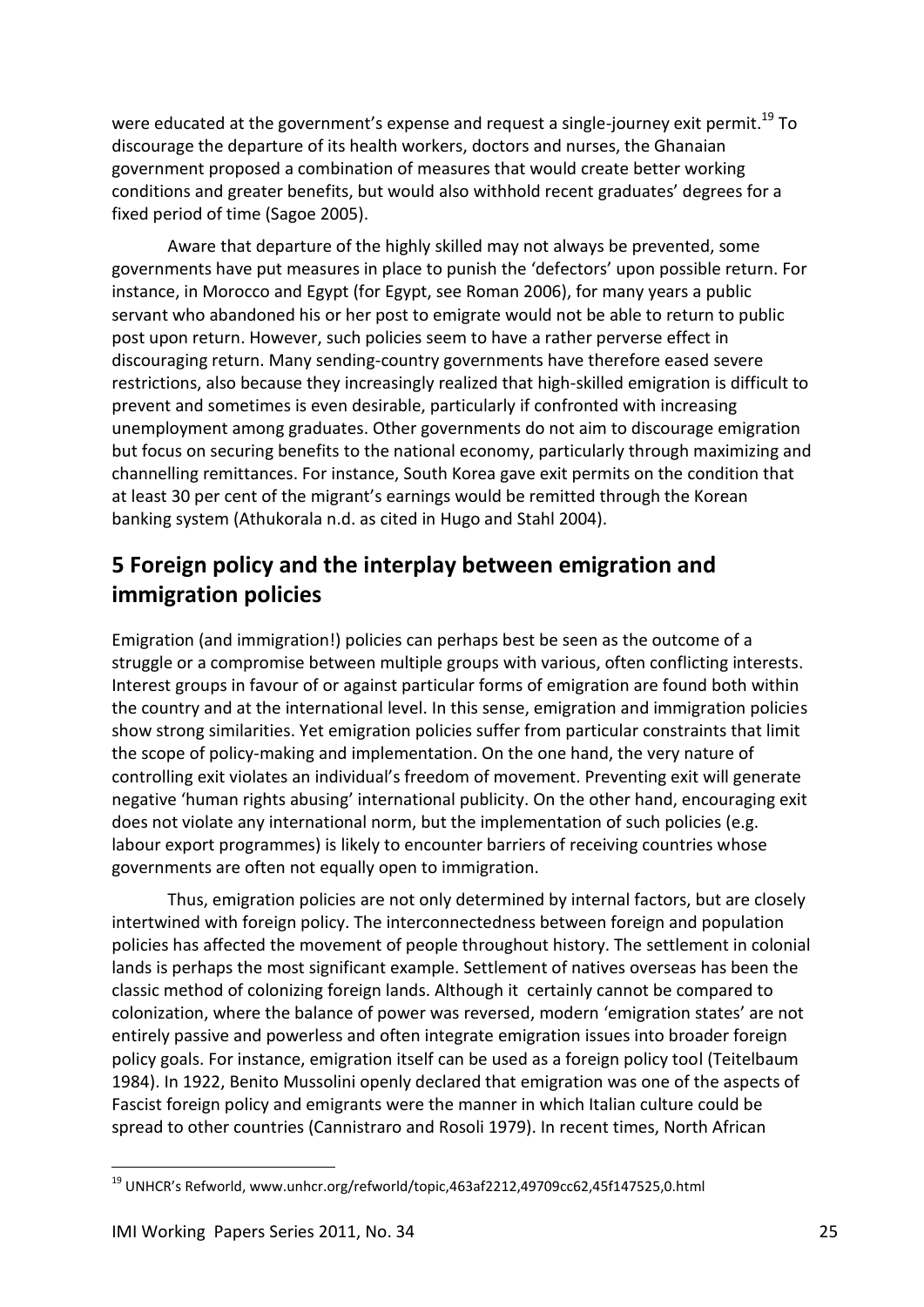states such as Morocco, Tunisia and Libya have been able to use their perceived ability to control emigration as a lever to secure aid and direct foreign investment (Fargues 2004) or, as in the case of Libya, the lifting of the EU arms embargo (de Haas 2007c).

Evidence shows that hostile governments have fewer reservations in using emigration as a provocation. Viet Nam is thought to have encouraged and possibly organized the departures of boat people in the 1970s after the end of the war with the United States. These actions put the US government in great difficulty and forced it to negotiate with other Asian countries to provide first refuge to Vietnamese refugees after having guaranteed that it would provide assistance to resettle them to third country or, eventually, to the United States (Teitelbaum 1984).

The three waves of emigration from Cuba to the United States in 1965, 1980 and 1994 were breaches of Castro's strict policy which normally prevents the exit of Cuban citizens. Frustrated by the US policy of welcoming all Cuban emigrants, Castro decided to open the borders. This action put the US government in a difficult position as it could not afford to refuse entry based on its strong ideological anti-Cuban stance. Tensions arose as each country attempted to force the other to close its borders. In each of these three instances Cuba and the USA came to a mutual agreement to close the borders and prevent migration (Colomer 2000).

In addition, Libya's Gaddafi has frequently used the 'mass migration threat' in foreign policy. For instance, in August 2010 Gaddafi threatened<sup>20</sup> that the EU should pay Libya at least €5bn a year to stop illegal African immigration and avoid a 'black Europe'. More generally, Gaddafi has effectively used Libya's position as a destination country and a Mediterranean migration crossroads to regain international respectability and to lift various embargos (Paoletti 2010). As these cases illustrate, the importance of allowing or restricting emigration flows may become secondary, and instrumental, to more important foreign policy objectives.

There is often a close relationship or interaction between emigration policies pursued by sending countries and the immigration policies of receiving countries, which has remained largely unexplored. In Italy, for instance, Mussolini's emigration policy was guided by the quota system introduced by the US Immigration Acts of 1921 and 1924. Italian government representatives entered into negotiation with US government officials to ask for an increase in the allowed quota of Italian immigrants. While these efforts were futile, they led to a change in policy in Italy. The policy of 'selective emigration' was adopted, which saw the Italian Commissariat of Emigration screen about 250,000 yearly applications to select the yearly quota of 42,000 allowed by the USA. This resource-heavy approach was used by the Italian government as a sign of goodwill to the US government in the expectation that the USA would recognize the value of Italian immigrants and would once again open its doors. When the USA introduced a literacy test for immigrants a few years later, the Italian government introduced adult schools for literacy and training for specific trade skills. Eventually, given the ongoing restrictive immigration policies, the Italian government started thinking of new outlets for Italian labour, mainly to lands such as Libya, occupied during the Fascist government's colonial efforts, where emigrants settled to work in agricultural developments and public works promoted by the Italian government (Cometti 1958).

1

<sup>20</sup> www.bbc.co.uk/news/world-europe-11139345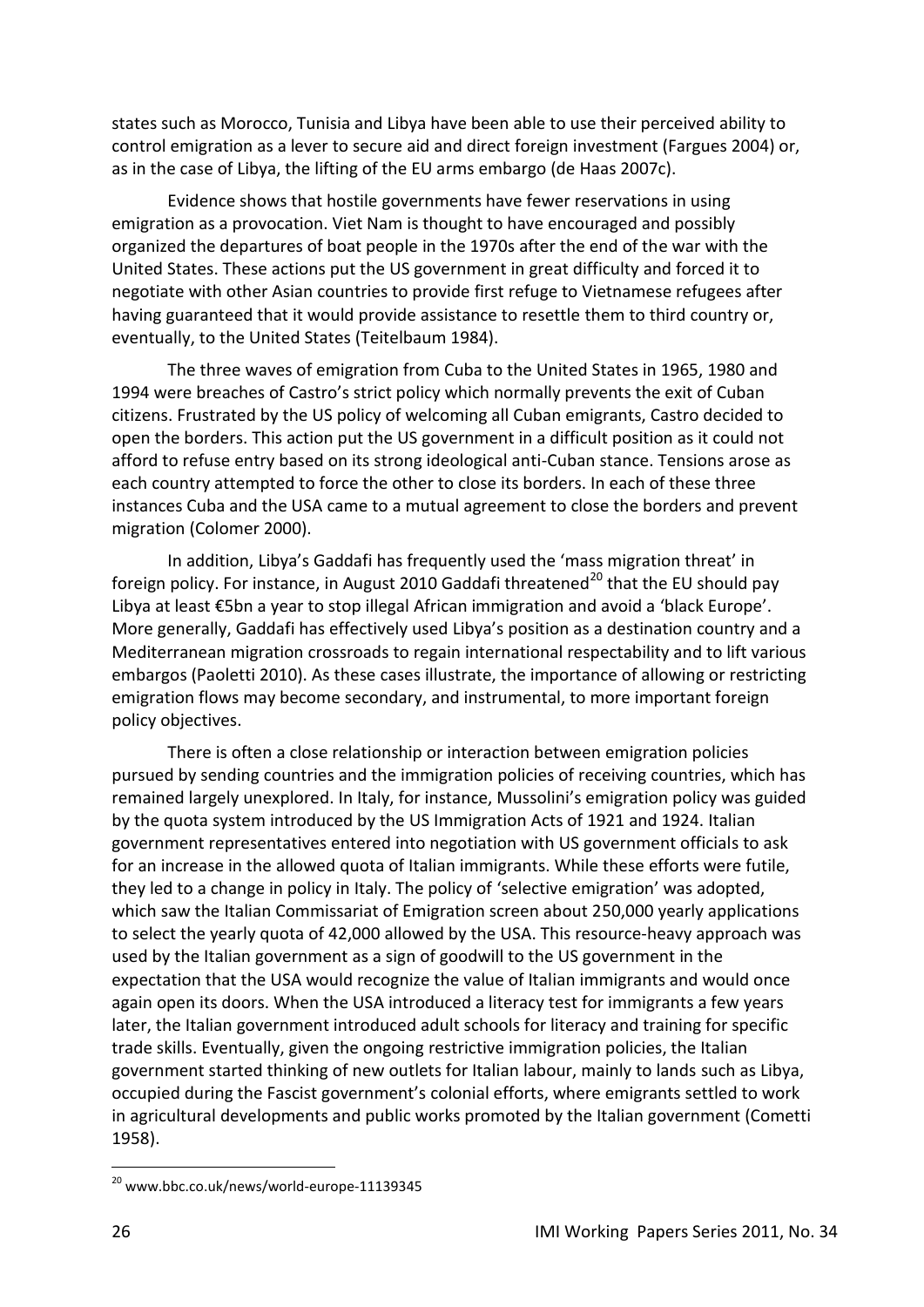For the government of the Philippines, emigration is a national development strategy (Asis 2008). To secure the fair and equal treatment of Filipino migrant workers, the Philippine government has signed bilateral labour agreements with a range of countries. However, the Philippine government has not been successful in concluding any agreements with Japan and Saudi Arabia, where most Filipino migrant workers live (Go 2004). This reveals the more general point that sending countries are generally in a weaker position in bilateral agreements, exemplified by the tendency among receiving countries to unilaterally cancel bilateral labour agreements, as happened in Europe after the Oil Crisis (OECD 1974). This severely limits the ability of sending states to 'channel' migration.

Immigration policies seem generally less constrained by restrictive emigration policies rather than the other way around, because many more countries are willing and able to restrict entry rather than exit. In other words, the relations between emigration and immigration countries are typically asymmetrical, with the balance of power being generally in favour of (predominantly wealthier) immigration countries. If a sending country restricts exit, receiving countries will typically still receive immigrants from other countries open to emigration, so it may not be forced to enter into dialogue with that specific emigration country.

Table 1 represents such bilateral migration relations in a schematic way, in which four basic bilateral combinations are possible depending on whether the two countries are relatively open or closed towards immigration and emigration. This analysis suggests that it is typically more in the greater interest of emigration countries to enter into dialogue with receiving countries rather than the other way around. However, this does not mean that sending countries are entirely powerless, as they can either use 'mass emigration' as a (real or constructed) threat or tacitly allow or encourage legal and illegal emigration by adopting a *laissez-faire* attitude, as has been quite typical for classical emigration countries such as Mexico and Morocco. Nevertheless, in practice it seems more difficult to restrict than to encourage emigration. And, in many cases, immigration countries seek agreements with emigration countries in efforts to regulate migration as well as repatriation (readmission) of irregular migrants. For origin countries, bilateral agreements can create opportunities for legal emigration of its citizens and may facilitate the protection of migrants' rights while abroad. However, when immigration countries are able to draw potential immigrants from several origin countries, they may be reluctant to enter into negotiations which would oblige them to respect certain conditions with respect to immigrant rights. Saudi Arabia's resistance to negotiate an agreement with the Philippines is a case in point.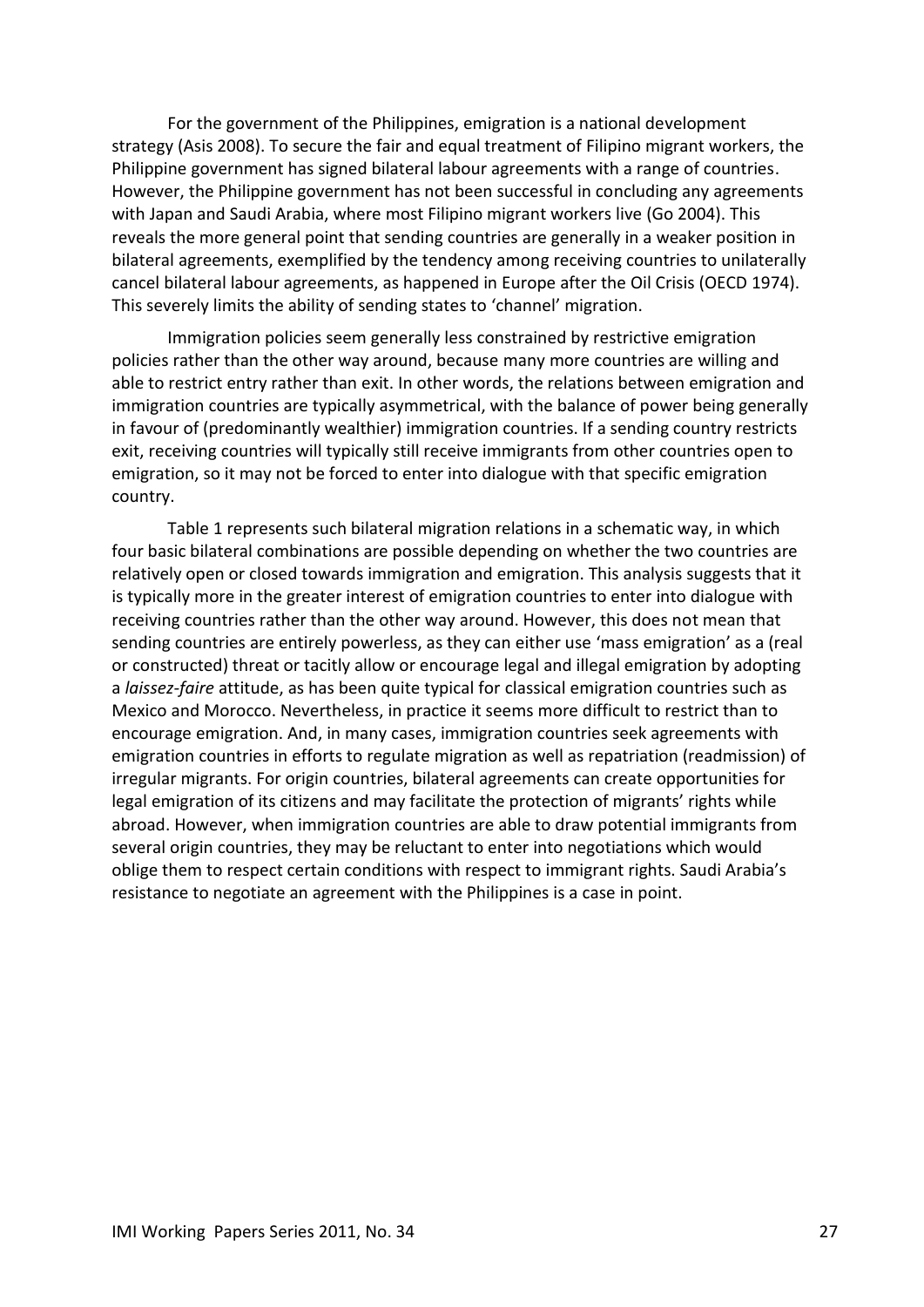**Table 1: Incentives for diplomatic dialogue by governments' openness and closedness to migration**

|                 | Receiving country |                                                                                                                                                              |                                                                                                                                                                                  |  |
|-----------------|-------------------|--------------------------------------------------------------------------------------------------------------------------------------------------------------|----------------------------------------------------------------------------------------------------------------------------------------------------------------------------------|--|
| Sending country |                   | Open                                                                                                                                                         | Close                                                                                                                                                                            |  |
|                 | Open              | Dialogue likely, reciprocal interests,<br>but stronger for sending country (for<br>improvement of numbers, conditions,<br>protection) (labour export scheme) | Dialogue started by sending country to<br>secure destination for its migrant workers<br>(irregular entries/readmission agreements;<br>new destinations for labour export scheme) |  |
|                 | Close             | Dialogue started by sending country if<br>large outflows (brain drain)                                                                                       | Dialogue likely, started by either party if<br>flows are deemed too large (irregular flows)                                                                                      |  |

## <span id="page-27-0"></span>**6 Effects and effectiveness of emigration policies**

To our knowledge, there are no empirical studies that quantitatively assess the impact of emigration policies on actual migration flows. In part, this reflects a more general bias in the migration policy literature towards immigration and receiving-country perspectives. However, it is also part of a more general weakness in migration studies when it comes to empirically estimating the effect of migration policies. First of all, for the sake of conceptual clarity, it is crucial to make a clear distinction between the concepts of policy *effects* and *effectiveness* (de Haas 2011; Czaika and de Haas 2011). While *effectiveness* refers to the extent to which policies meet their stated objectives, *effects* refer to the impacts on migration flowsof the laws, measures and regulations that are actually implemented. So, a policy can have a significant effect in the desired direction (decreasing or increasing particular flows) without fully or nearly meeting its objectives.

It is also important to bear in mind that there is often a considerable 'discursive gap' between the general migration discourses that policy makers deploy and concrete policies on the ground. There is also another 'implementation gap', which pertains to the frequent disparity between the official policies as they are written on paper (laws, regulations, decrees, circulars, and so on) and the actual implementation of policies (see Figure 1). The extent to which policies are effectively implemented is primarily conditioned by bureaucratic efficiency, the financial and human resources available, and corruption. Civil servants and other agents implementing policies often have considerable leeway in interpreting and implementing laws and regulation. The level of policy implementation also depends on the level of centralization and the relation between central states and regional and local authorities.

The Mexican case offers an insightful example where local authorities – which were bypassed during policy making – did not implement national emigration policies, because they saw it running against their interests. For them, emigration was a 'safety-valve' to alleviate economic and political tensions. Moreover, bureaucracy and corruption further obstructed policy implementation, while regular and irregular migrants continued to be welcome on the US labour market. This practically rendered ineffective all Mexican policy efforts (Fitzgerald 2006).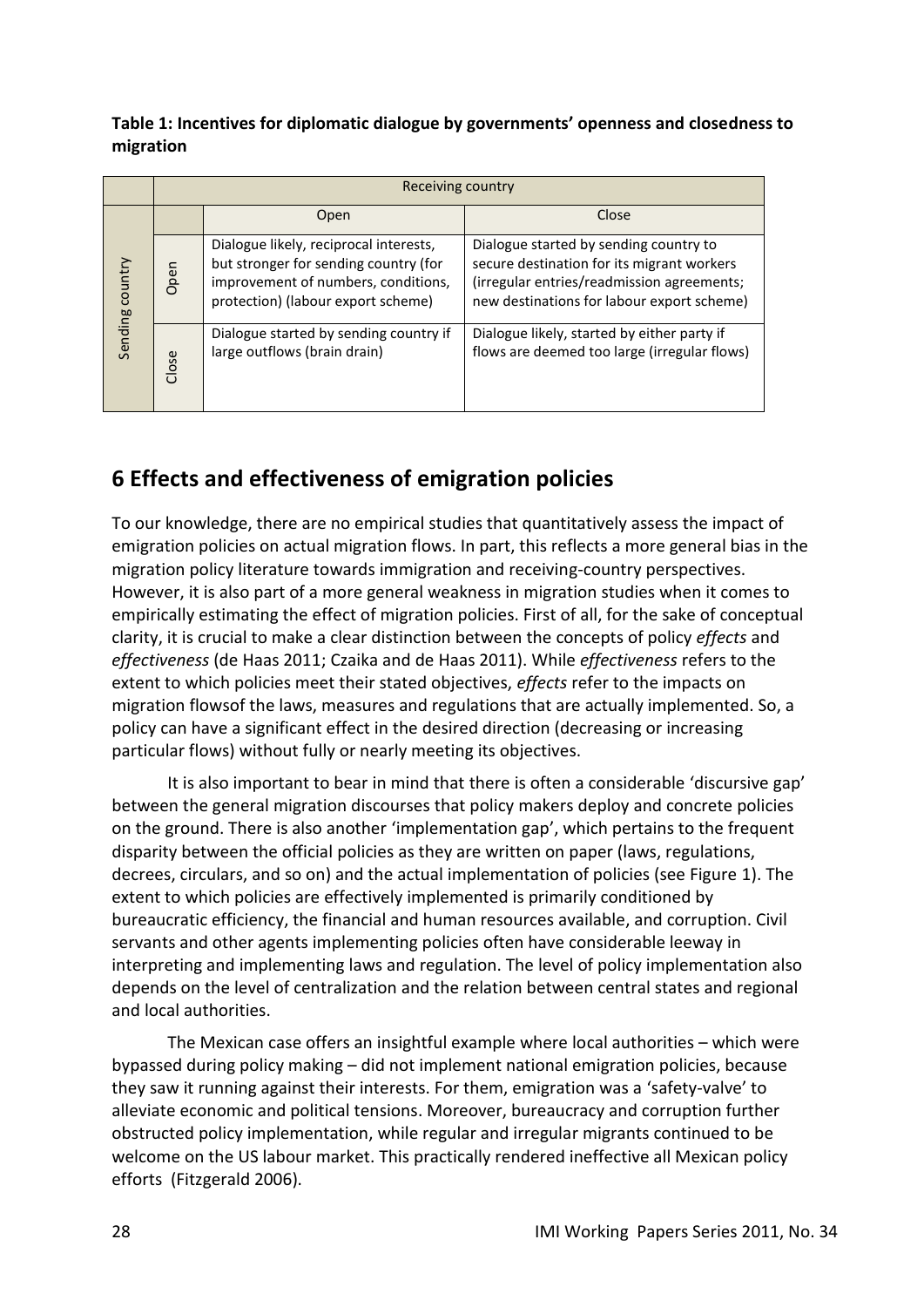However, it would be misleading to think that such diversions or 'subversion' from official policies only occur in poor countries or weak states. Customary practices that are not recognized by laws and regulations also happen within diplomatic spheres. There is evidence that foreign ministers of sending countries in the Caribbean and Mexico have exerted diplomatic pressure on the USA to facilitate emigration from their countries. In the US case, at the request of the ambassador, the embassy may be more agreeable to grant visa applications, in fact going against the implementation of immigration restrictions (Teitelbaum 1984).

Taken together, discursive and implementation gaps explain the often considerable discrepancy between the official policy discourses and actual implementation. While this observation seems as relevant for immigration as for emigration policies (and for policies in general), the gaps seem particularly relevant when state power is relatively weak. For instance, many states in sub-Saharan Africa have formulated policy objectives such as preventing brain drain and preventing illegal migration (IOM 2005). However, such general policy objectives are not always translated in actual policies on the ground, and often states seem to have a limited capacity to implement them and to effectively prevent people from leaving.

Interestingly, such 'limits on control' provide the mirror image of the difficulty receiving states have to prevent immigration under circumstances of high economic growth and the existence of migrant networks (Czaika and de Haas 2011). De Haas (2011) hypothesized four substitution or 'perverse' effects which can limit the effectiveness of immigration restrictions: 1) *spatial substitution* through the diversion of migration to other countries; 2) *categorical substitution* through a reorientation towards other legal or illegal channels; 3) *intertemporal substitution* affecting the timing of migration such as or 'now or never migration' in the expectation of future tightening of policies; and 4) *reverse flow substitution* if immigration restrictions decrease return migration and thus limit the effect on net migration.

Also for emigration countries, there is some evidence that restrictions imposed on existing emigration seem to be largely unable to stop people from moving and can create somehow similar 'perverse' or substitution effects. One such case was the emigration ban imposed in the late 1980s by Bangladesh, the Philippines and Thailand to prevent emigration of domestic workers to countries where they were not protected by law, such as Singapore and the Middle East. However, potential migrant workers bypassed the ban by moving to a third country and then entering the banned destination country. The rules imposed by some countries, such as India, on the utilization of government-approved contracts for migrant workers going abroad, may also have pushed migrants unable to find compliant recruiters into irregular channels (Hugo and Stahl 2004).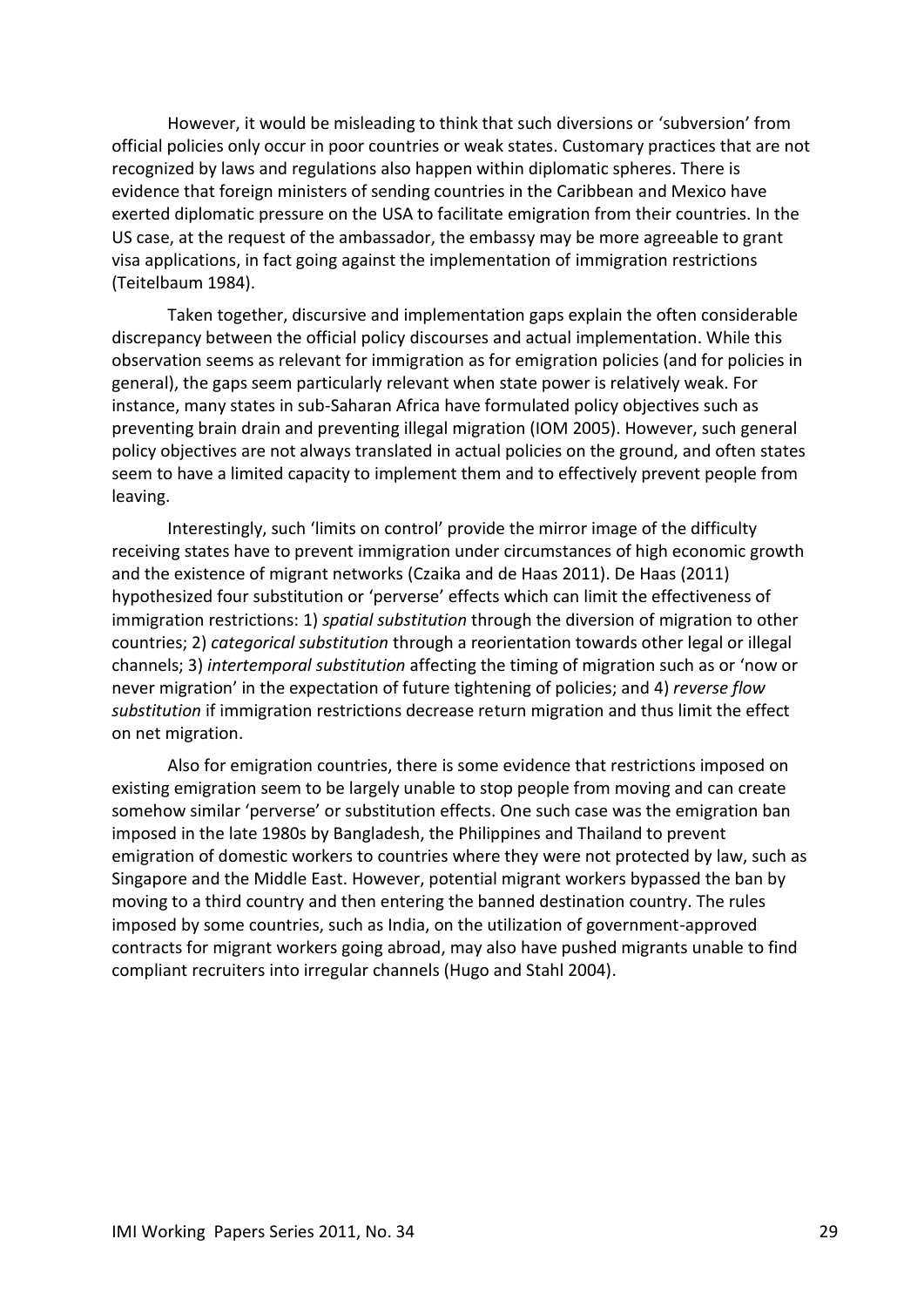![](_page_29_Figure_0.jpeg)

**Figure 1: Conceptual framework of migration policy effects and effectiveness**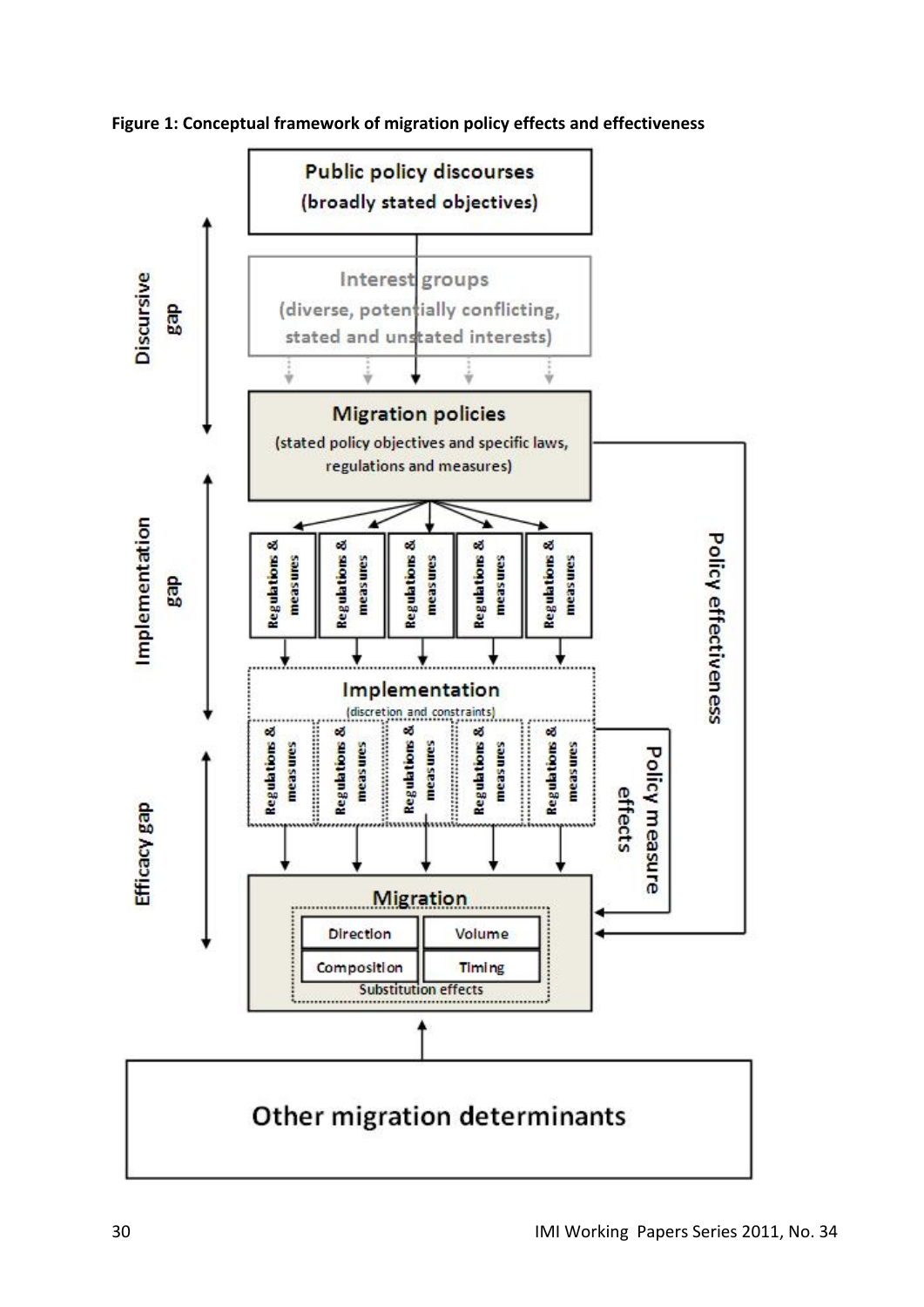While resource limitations and human rights as well as economic drivers of migration are fundamental constraints on the extent to which states can *restrict* exit, it seems relatively easier to *encourage* exit through removing constraints on movement. This also seems to mirror immigration policies, where it is generally also easier to initiate or reinforce flows than to stop already existing migration processes. This can be done through various mechanisms such as the simplification of passport issuance, the establishment of emigration offices where potential migrants can register, or bilateral recruitment agreements. This also exemplifies the somehow blurred line between *laissez-faire* and 'encouraging exit' policies, as *laissez-faire* policies also comprise a general facilitating element. Over the twentieth century, numerous developing countries have deployed 'labour export' policies aiming to encourage the emigration of low-skilled citizens through labour recruitment agreements. The Tunisian, Moroccan, Yugoslav, Greek, Italian, Spanish 'guestworker' agreements with north-west European states or the Mexican *Bracero* programmes with the USA (de Haas and Vezzoli 2009), or the labour export schemes of small Pacific states (Bertram 1999) are cases in point.

It has been argued that recruitment programmes are often important in the initial phase of migration, but that once a certain number of migrants has settled at the destination, the formation of migrant networks and other 'internal dynamics' often facilitate onward movement and can give migration processes their own momentum (de Haas 2010a). It has therefore been argued that the relative importance of official recruitment mechanisms is often overestimated. For instance, in 1976, only 13 per cent of the Moroccans living in the Netherlands had migrated through formal recruitment, 43 per cent through personal relations ('networks'), and 24 per cent through direct recruitment by companies (Shadid 1979).

However, there are no quantitative tests available that estimate the effect of such programmes on migration flows while testing for other migration determinants. An example of a quantifiable policy aim is Indonesia's 'National Programme for the Export of Indonesian Workers', which aimed 'to double the number of overseas workers to 1.25 million and raise the inflow of remittances sevenfold to US\$8.4 billion between 1994 and 1999' (Hugo and Stahl 2004). In mid 2006, officials indicated that 2.7 million Indonesian workers were deployed overseas with official permission (Hugo 2007). While this seems to indicate that the programme has been a huge success, the challenge is to estimate what the size of these flows would have been without such policies.

This leaves aside the question of the *efficiency* of emigration policies. Creating an official system to manage labour migration entails high costs and time-consuming bureaucratic processes, and creates considerable scope for corruption. This often leads to migrants circumventing official recruitment channels through spontaneous, often irregular, migration, as was the case for instance for the Mediterranean guestworker programmes or, more recently, irregular migration flows from Indonesia to Malaysia (Hugo and Stahl 2004).

To a considerable extent, the 'elephant in the room' in the whole discussion around policy effectiveness and policy effects, is that migration is driven by macro-contextual factors that go way beyond the scope of migration policies *per se* and even the power of individual states. This has already become evident in the discussion about the relation between the *nature of states* and emigration policies. The degree of authoritarianism sets fundamental conditions on the extent to which states, if they wish to do so, can impose their will onto individuals, ignore human rights and control their mobility. From this, we can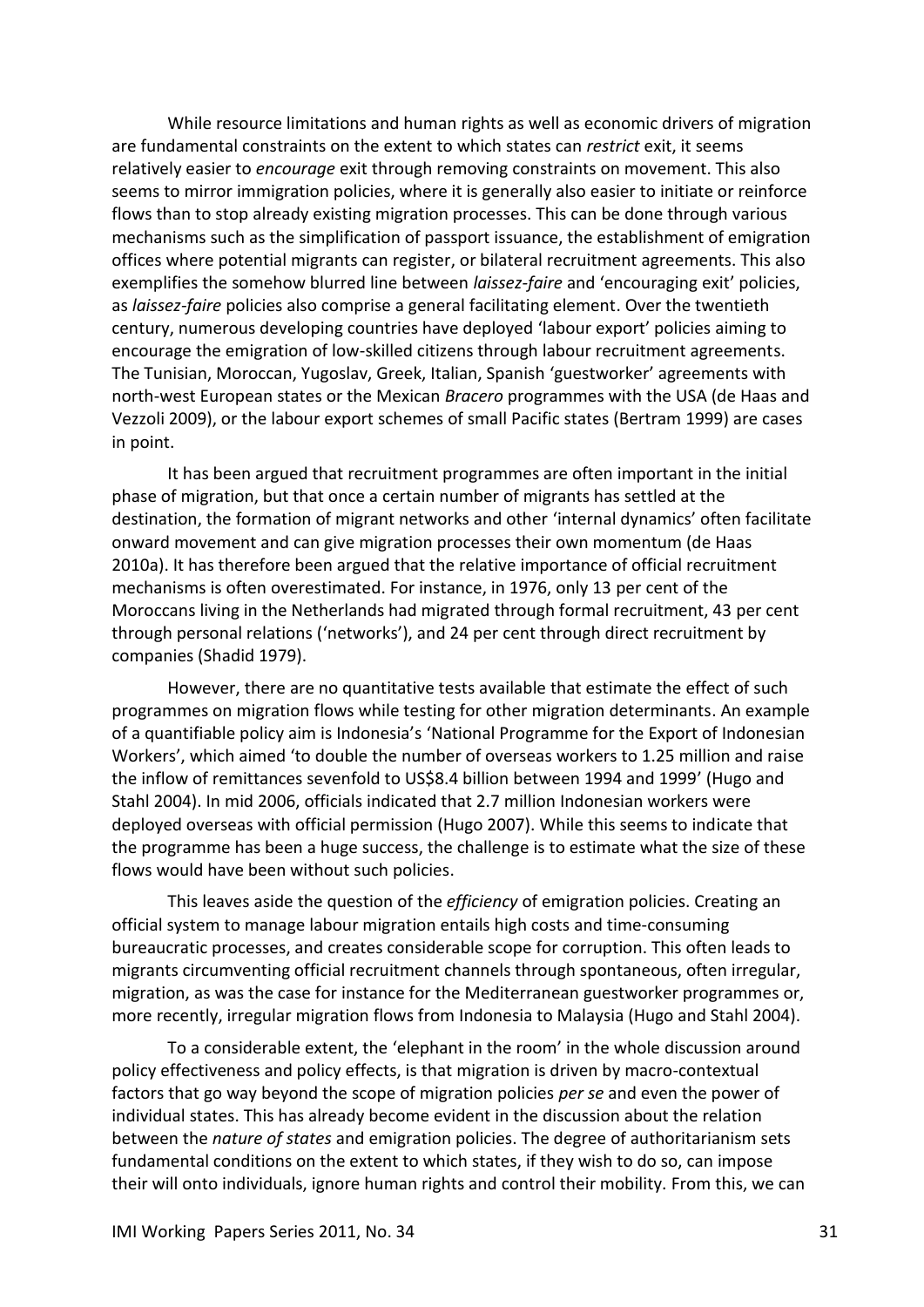derive the hypothesis that authoritarian, strong states are 'by nature' more effective in controlling emigration than democratic, open states.

Only strong, authoritarian regimes seem to be able to impose an 'iron fist' control over the inflow and outflow of people. Democratic as well as 'weak' states have a much lower capacity to translate emigration policy objectives into effective policies because human rights constrain their room for manoeuvre, while weak states (whether democratic or autocratic) generally have limited resources to implement such restrictions. More generally, migration is determined by domestic and international economic and political processes which often extend way beyond the reach of migration policies *per se*, explaining why their effectiveness is often rather limited. For instance, in recent decades, states like Mexico and Turkey have found it almost impossible to effectively control emigration despite policy aims to do so, as the proximity of wealthy destination countries and the presence of transnational migrant networks undermined efforts to regulate migration.

This does not mean that emigration policies have no effect whatsoever, but rather that their effect is limited and conditioned by other migration determinants. How limited their effect is exactly, and which types of policies are more and less effective under which conditions, are all questions that remain largely unanswered. This also highlights the need for a systematic empirical research that creates more insights in how emigration policies shape migration processes in their interaction with other migration determinants in sending and receiving countries.

## <span id="page-31-0"></span>**Conclusion: structuring emigration**

This paper analysed the nature and evolution of emigration policies pursued by states in recent history as well as the motivations for implementing such policies. It tentatively assessed the effects of these policies on the volume, direction and composition of emigration flows. Debates on migration in general, and on migration policies in particular, are strongly biased by a receiving-country, Eurocentric perspective. This coincides with a near-total neglect of the role of emigration policies pursued by origin countries. This is striking in view of the fact that many states have attempted either to restrict or encourage emigration, for example through exit visas, recruitment schemes, protection for vulnerable migrants, and 'education taxes' for qualified emigrants.

The analysis suggests that overall levels of emigration restrictiveness have gone down over the past half century, and that this trend is an intrinsic part of more general political and ideological shifts, in particular the demise of the Soviet bloc, and broader trends towards democratization, economic liberalization, increasing respect for human rights, and perhaps a relative shift of power towards immigration countries.

The attitudes of states *vis-à-vis* emigration are often intrinsically ambiguous. Emigration can simultaneously be seen as an opportunity to export surplus labour, to get rid of troublemakers, generate remittances, decrease poverty and unemployment, stem domestic political unrest and maintain the political status quo; as well as a potential 'brain and brawn drain' undercutting national economic development, undermining innovation and production, and generating a potential force of dissidence or revolution from abroad. States therefore face a difficult trade-off between the perceived economic and political costs and benefits of emigration. Hence it matters greatly *who* is prohibited, allowed or even encouraged to leave the national territory.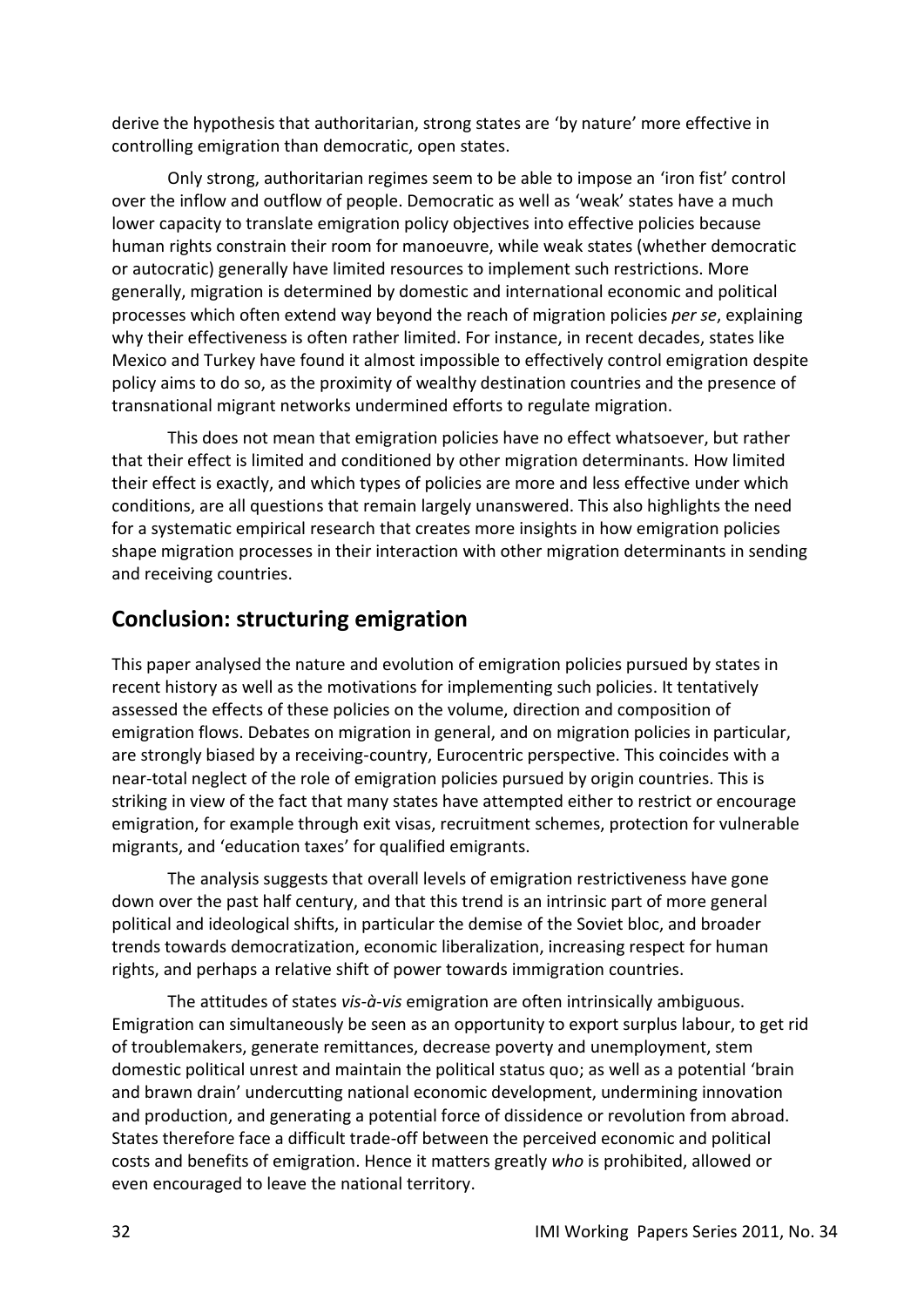While there has been a move away from more or less blanket exit restrictions, this does not mean that emigration countries have lost their desire and all their power to regulate emigration. It would be erroneous to consider emigration policies as something of the past. In 2009, over 50 national governments declared that they had policies to restrict, encourage or otherwise influence emigration of entire populations or of particular gender, skill, regional, ethnic or religious groups. Rather, an evolution seems to have occurred from more general exit restrictions to more fine-tuned policies that target the composition of emigration through favouring or restricting emigration of particular age, gender, ethnic or skill groups. Alternatively, some emigration policies influence the spatial orientation of flows, as through implemented bilateral agreements.

The analysis also reveals the extent to which encouraging and restricting migration are two sides of the same coin: by favouring the emigration of particular groups, access to emigration of other groups will be comparatively impeded. In the same vein, favouring migration to particular countries – for instance, through recruitment agreements – will make migration to other destinations less likely. This shows how 'structure', as embodied by state power and states' policies, simultaneously *constrains* and *enables* migration of different groups to different destinations. Other states have adopted *laissez-faire* policies, although we argued that '*laissez-faire*' is a rather misleading term as it falsely suggests that 'unconstrained' and free emigration will occur without state interference. In fact, the paradox is that strong bureaucracies and regulatory frameworks are a necessary condition for '*laissez-faire*' migration to occur. So, *laissez-faire* is also a policy choice (and a form of agency) requiring pro-active interventions by state actors.

So, states have considerable influence in *structuring* emigration by setting spatial and social patterns, which are often reproduced over time once networks and migration systems are established. In parallel with immigration policies, this also suggests that states have stronger capabilities in creating new migration corridors rather than curbing migration occurring in well-established migration systems.

As with immigration policies, the effects and effectiveness of emigration policies are limited by their own internal lack of coherence, and implementation problems, as well as the influence of other migration determinants. Emigration policies are shaped by various, often conflicting domestic interest groups, foreign policy considerations and, particularly, bilateral relations with (potential) migration destination states. This complexity and ambiguity often results in a considerable gap between discourse and practice and rather fragmentary and often haphazard policies. Rather than states' migration policies *per se*, it seems primarily the place of states on the authoritarianism–democracy continuum that determines the extent to which states are both *willing* and *able* to control exit.

As with immigration policies, the effect of emigration policies seems to be larger with regards to the social composition and spatial patterns of migration than with regards to overall volumes of migration. Only authoritarian, strong states seem to be able to exert considerable levels of exit control, whereas in more democratic or 'weak' states, state influence is more limited. Other economic, political and social migration determinants often seem to have a much greater influence on migration than emigration policies *per se*. This also reveals the need for systematic empirical research that creates more insights into how states shape migration processes in their interaction with other migration determinants in sending and receiving countries.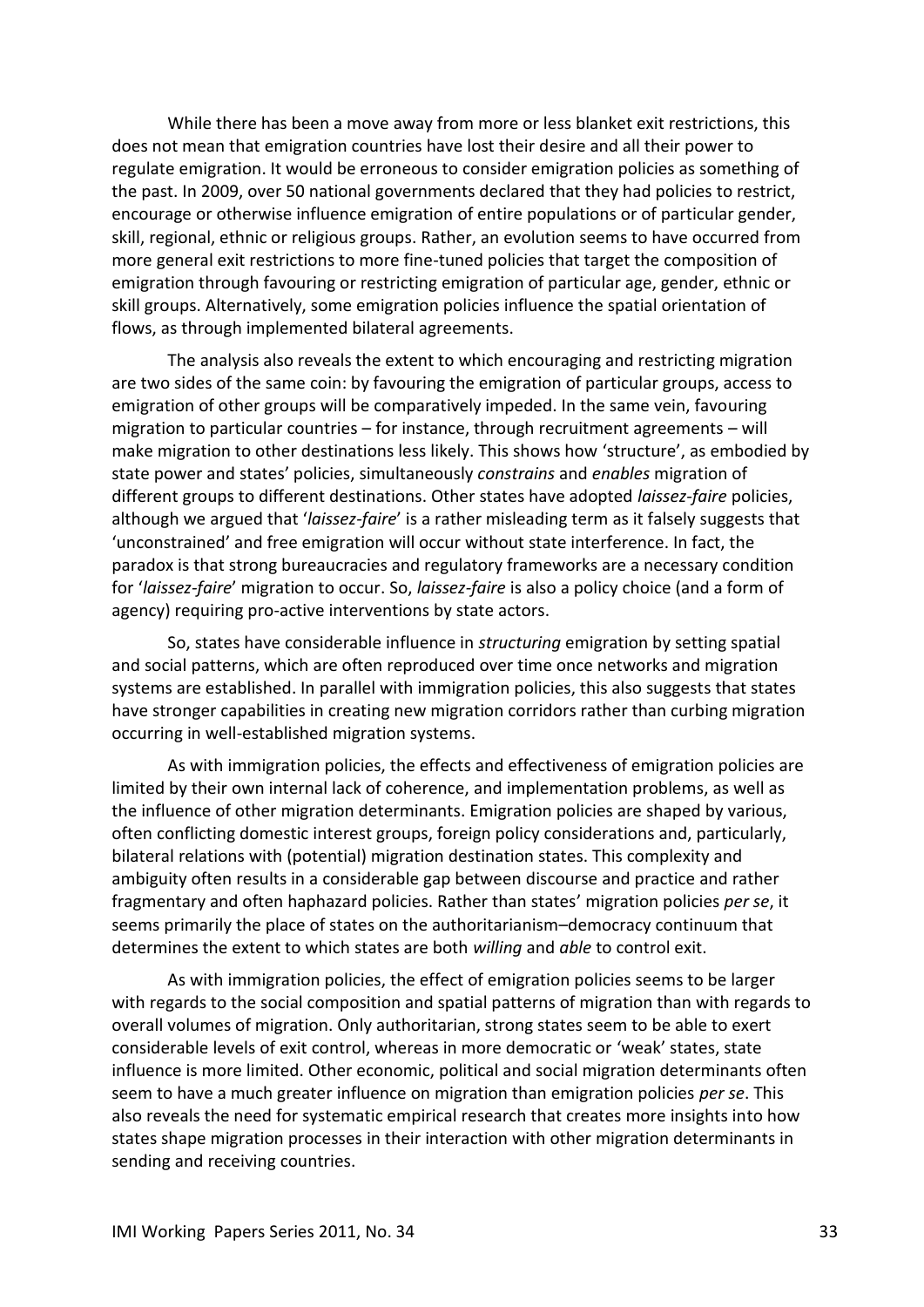### <span id="page-33-0"></span>**References**

- Abella, M. I. and K. J. Lönnroth (1995) 'Orderly international migration of workers and incentives to stay – options for emigration countries', *International Migration Papers*, Geneva: International Labour Office.
- Asis, M. M. B. (2008) 'How international migration can support development: a challenge for the Philippines', in S. Castles and R. D. Wise (eds.) *Migration and Development: Perspectives from the South,* International Organization for Migration.
- Athukorala, P. (n.d.) 'Improving the Contribution of Migrant Remittances to Development: The Experience of Asian Labour Exporting Countries', Department of Economics, La Trove University.
- Balmer, B., M. Hodwin and J. Gregory (2009) 'The Royal Society and the "brain drain": natural scientists meet social science', Notes and Records of the Royal Society.
- Bertram, G. (1999) 'The MIRAB model twelve years on', *Contemporary Pacific* 11: 105–38.
- Betts, A. and J. Milner (2006) 'The Externalisation of EU Asylum Policy: The Position of African States', COMPAS Working Papers 36, University of Oxford: Centre on Migration, Policy and Society.
- Boswell, C. (2003) 'The "external dimension" of EU immigration and asylum policy', *International Affairs* 79: 619–38.
- Bourguignon, F. (1977) 'Migration of labour and capital: general considerations', in F. Bourguignon, G. Gallais-Hamonno and B. Fernet (eds.) *International Labour Migrations and Economic Choices: The European Case*, Paris: OECD.
- Brand, L. A. (2002) *States and Their Expatriates: Explaining the Development of Tunisian and Moroccan Emigration-Related Institutions*, San Diego: University of California.
- Cannistraro, P. V. and G. Rosoli (1979) 'Fascist emigration policy in the 1920s: an interpretive framework', *International Migration Review* 13: 673–92.
- Choucri, N. (1977) 'The new migration in the Middle East: a problem for whom?', *International Migration Review* 11: 412–43.
- Colomer, J. M. (2000) 'Exit, voice, and hostility in Cuba', *International Migration Review* 34: 423–42.
- Cometti, E. (1958) 'Trends in Italian emigration', *The Western Political Quarterly* 11: 820–34.
- Constantine, S. (1990) 'Introduction: empire migration and imperial harmony', in S. Constantine (ed.) *Emigrants and Empire: British Settlement in the Dominions between the Wars*, Manchester and New York: Manchester University Press.
- Czaika, M. and H. de Haas. (2011) 'The Effectiveness of Immigration Policies: A Conceptual Review of Empirical Evidence', IMI Working Paper 33 (DEMIG Project Paper 3), University of Oxford: International Migration Institute.
- de Haas, H. (2007a) 'Between Courting and Controlling: The Moroccan State and "its" Emigrants', Working Paper 54, University of Oxford: Centre on Migration, Policy and Society.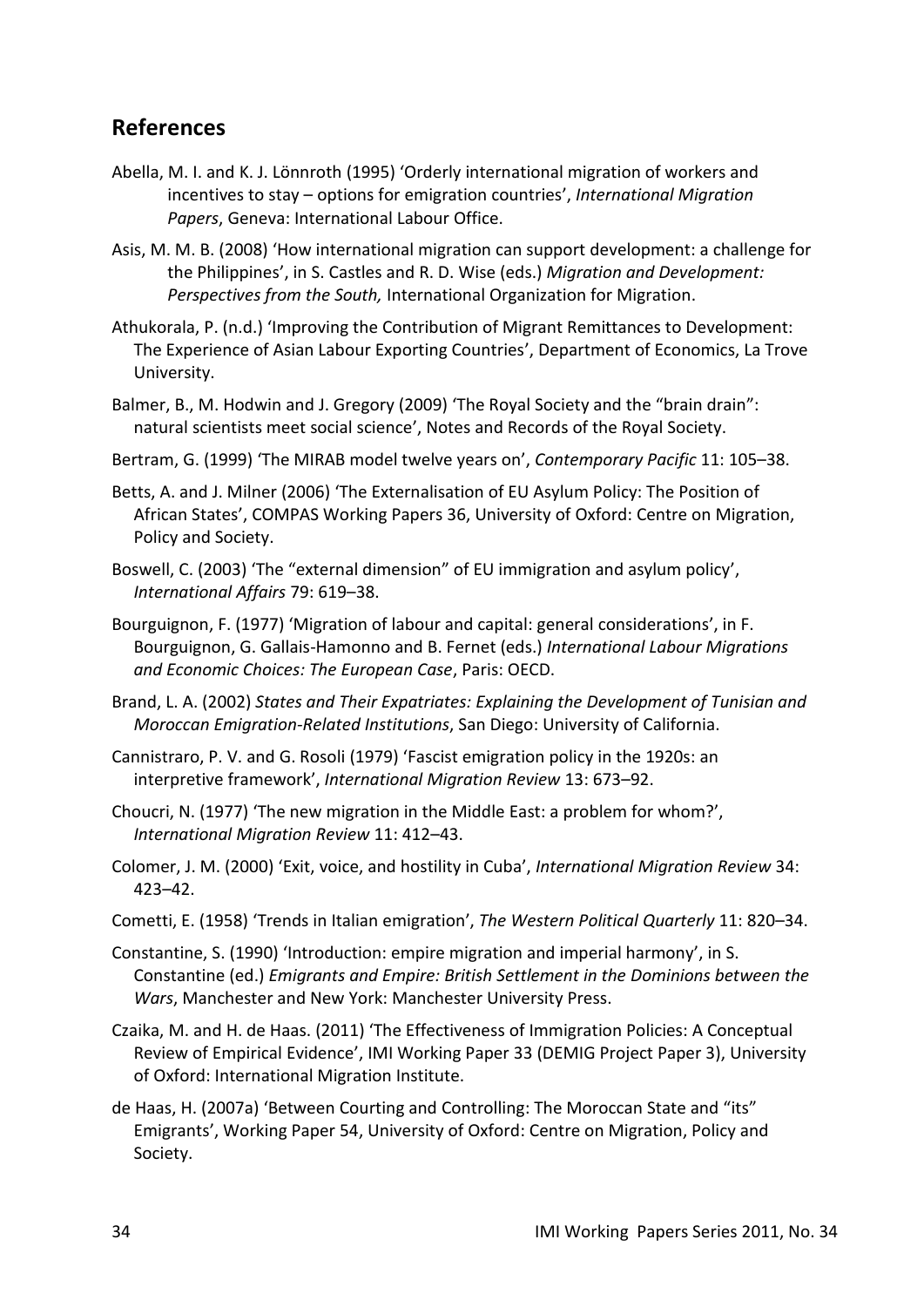- de Haas, H. (2007b) 'Morocco's migration experience: A transitional perspective', *International Migration* 45: 39–70.
- de Haas, H. (2007c) 'The Myth of Invasion: Irregular Migration from West Africa to the Maghreb and the European Union', University of Oxford: International Migration Institute.
- de Haas, H. (2010a) 'The internal dynamics of migration processes: a theoretical inquiry', *Journal of Ethnic and Migration Studies* 36: 1587–617.
- de Haas, H. (2010b) 'Migration and development: a theoretical perspective', *International Migration Review* 44: 227–64.
- de Haas, H. (2010c) 'Migration Transitions: A Theoretical and Empirical Inquiry into the Developmental Drivers of International Migration', IMI Working Paper 24 (DEMIG Project Paper 1), University of Oxford: International Migration Institute.
- de Haas, H. (2011) 'The Determinants of International Migration: Conceptualizing Policy, Origin and Destination Effects, IMI Working Paper 32 (DEMIG Project Paper 2), University of Oxford: International Migration Institute.
- de Haas, H. and S. Vezzoli (2009) 'Migration and Development: Lessons from the Mexico–US and Morocco–EU Experiences', IMI Working Paper 22, University of Oxford: International Migration Institute.
- Diaz Briquets, S. (1983) 'Demographic and related determinants of recent Cuban emigration', *International Migration Review* 17: 95–119.
- Douki, C. (2007) 'The liberal Italian state and mass emigration', in N. L. Green and F. Weil (eds.) *Citizenship and Those Who Leave*, Urbana and Chicago: University of Illinois Press.
- Dowty, A. (1987) *Closed Borders: The Contemporary Assault on Freedom of Movement*, New Haven and London: Twentieth Century Fund.
- Endoh, T. (2009) *Exporting Japan: Politics of Emigration to Latin America*, Urbana and Chicago: University of Illinois Press.
- Fargues, P. (2004) 'Arab migration to Europe: trends and policies', *International Migration Review* 38: 1348–71.
- Fitzgerald, D. (2006) 'Inside the sending state: the politics of Mexican emigration control', *International Migration Review* 40: 259–93.
- Gamlen, A. (2006) 'Diaspora Engagement Policies: What are They, and What Kinds of States Use Them?', Working Paper 32, University of Oxford: Centre on Migration, Policy and Society (COMPAS).
- Gamlen, A. (2008a) 'The emigration state and the modern geopolitical imagination', *Political Geography* 840–56.
- Gamlen, A. (2008b) 'Why Engage Diasporas?', Working Paper 63, University of Oxford: Centre on Migration, Policy and Society (COMPAS).
- Go, S. P. (2004) 'Fighting for the rights of migrant workers: the case of the Philippines', in OECD (ed.), *Migration for Employment: Bilateral Agreements at a Crossroads*, Paris: OECD.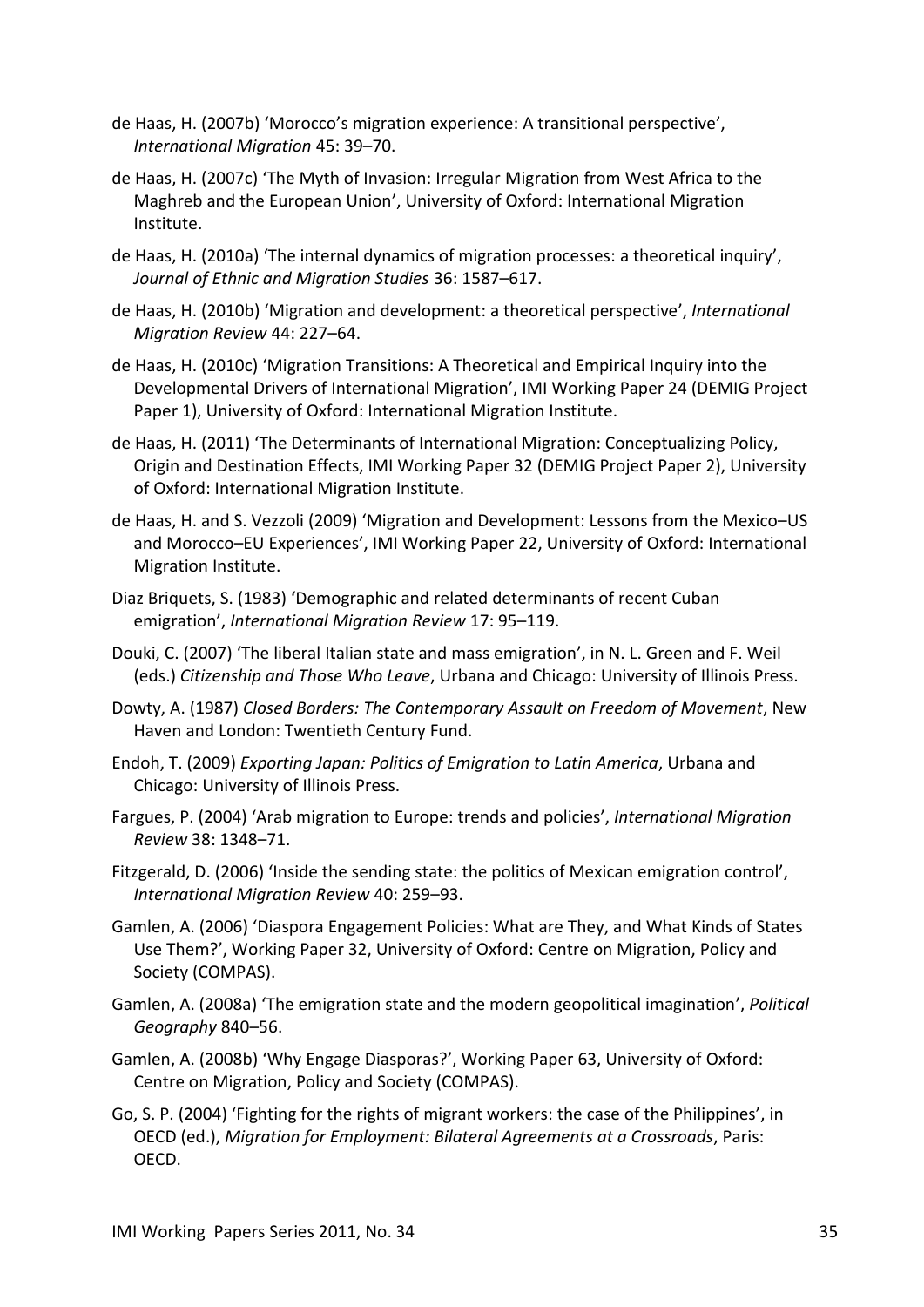- Green, N. L. and F. Weil (2007) *Citizenship and Those Who Leave*, Urbana and Chicago: University of Illinois Press.
- Hammond, J. and J. Connell (2009) 'The new blackbirds? Vanuatu guestworkers in New Zealand', *New Zealand Geographer* 65, 201–10.
- Hugo, G. (2007) 'Indonesia's Labor Looks Abroad', Migration Information Source: Country Profiles.
- Hugo, G. and C. Stahl (2004) 'Labor export strategies in Asia', in D. S. Massey and E. J. Taylor (eds.), *International Migration: Prospects and Policies in a Global Market*, Oxford: Oxford University Press.
- Human Rights Documentation Unit (2009) *Burma Human Rights Yearbook 2008*, Human Rights Documentation Unit (HRDU).
- IOM (2005) World *Migration Report 2005: Costs and Benefits of Migration*, Geneva: International Organization for Migration.
- Lim, L. L. and N. Oishi (1996) 'International migration of Asian women: distinctive characteristics and policy concerns', in G. Battistella and A. Paganoni (eds.), *Asian Women in Migration*, Manila: Scalabrini Migration Center.
- Martinez, L. (2007) *The Libyan Paradox*, Columbia University Press.
- Matthews, M. (1993) *The Passport Society: Controlling Movement in Russia and the USSR*, Boulder, San Francisco and Oxford: Westview Press.
- McKenzie, D. J. (2005) 'Paper Walls are Easier to Tear Down: Passport Costs and Legal Barriers to Emigration', Policy Research Working Paper, Washington, DC: World Bank.
- Miles, R. (1986) 'Labour migration, racism and capital accumulation in western Europe since 1945: an overview', *Capital and Class*, 10.
- OECD (1974) 'Continuous Reporting System on Migration' (SOPEMI) 1974. ed. OECD. Paris: OECD.
- OECD (1976) 'Continuous Reporting System on Migration' (SOPEMI) 1976. SOPEMI, ed. OECD. Paris: OECD.
- OECD (1986) 'Continuous Reporting System on Migration' (SOPEMI) 1986. SOPEMI, ed. OECD. Paris: OECD.
- OECD (1990) 'Continuous Reporting System on Migration' (SOPEMI) 1989. SOPEMI, ed. OECD. Paris: OECD.
- OECD (1992) 'Trends in International Migration: Continuous Reporting System on Migration: 1992', in SOPEMI, ed. OECD. Paris: OECD.
- Østergaard-Nielsen, E. (2003) *International Migration and Sending Countries: Perceptions, Policies and Transnational Relations*, Basingstoke: Palgrave Macmillan.
- Paoletti, E. (2010) *The Migration of Power and North–South Inequalities: The Case of Italy and Libya*, Basingstoke: Palgrave Macmillan.
- Roe, M. (1990) '"We can just as easily die out here": Australia and British migration, 1916– 1939', in S. Constantine (ed.), *Emigrants and Empire: British Settlement in the Dominions between the Wars,* Manchester and New York: Manchester University Press.